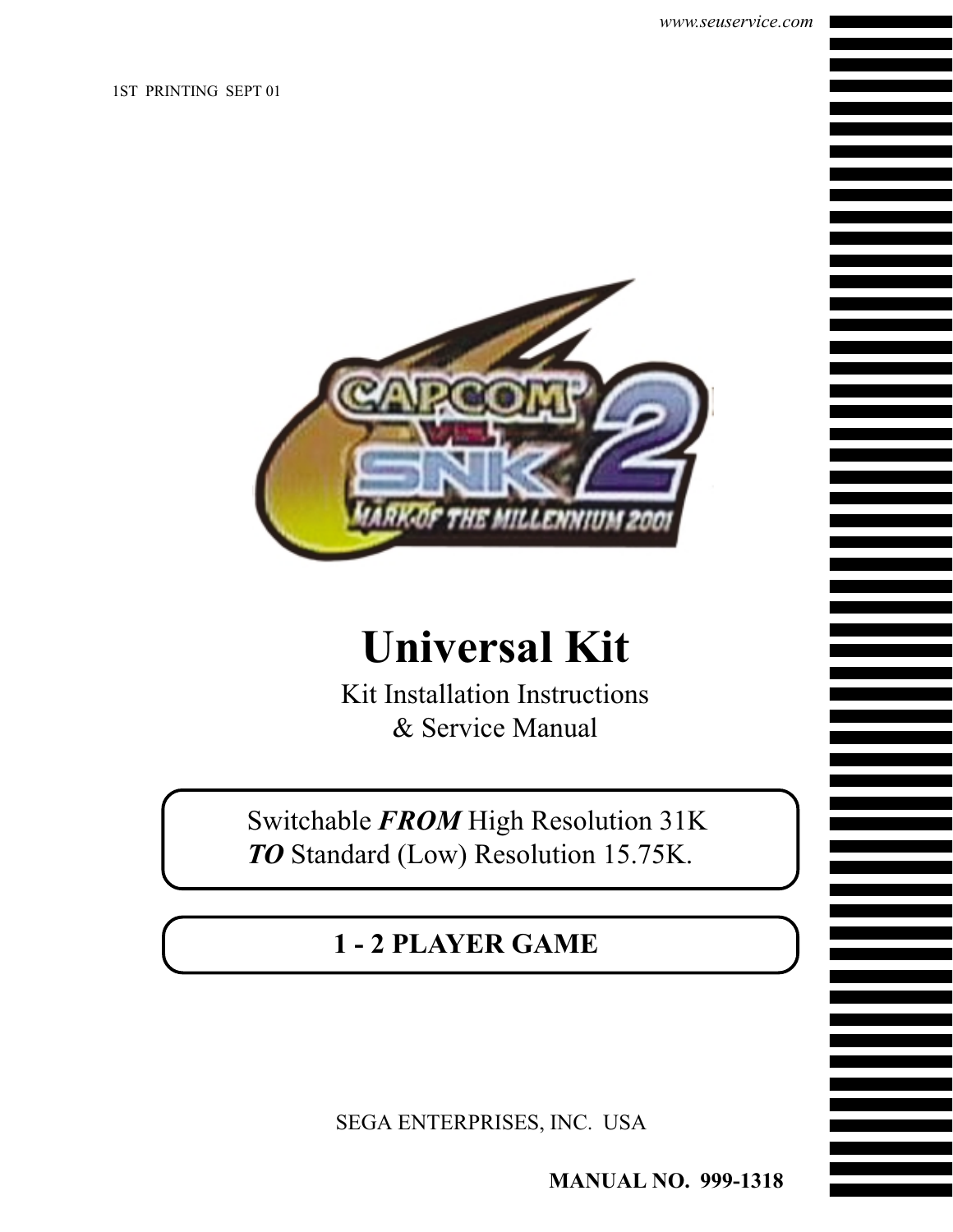## *VISIT OUR WEBSITE!*

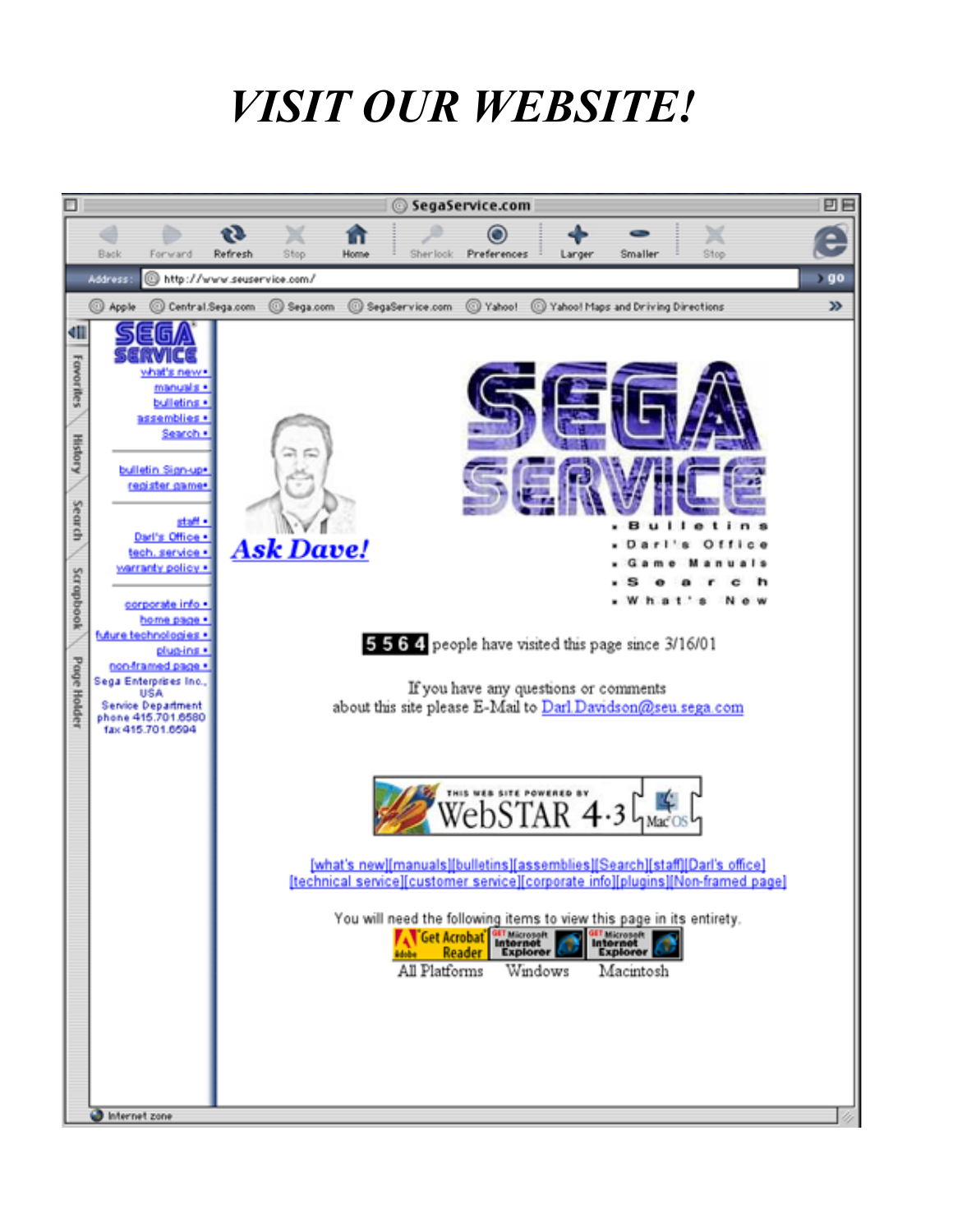## **Capcom vs SNK 2** Sega Naomi System Kit Contains List

| Part #<br>Desc       |                                | Qty            |  |
|----------------------|--------------------------------|----------------|--|
| 400-5397-01          | NAOMI POWER SUPPLY             | $\mathbf{1}$   |  |
| 838-13616            | <b>AUDIO POWER AMP 2 CH</b>    | $\mathbf{1}$   |  |
| 560-5407-UL          | <b>AUDIO XFORMER 120V</b>      | $\mathbf{1}$   |  |
| 838-13683-93CV1      | JAMMA I/O BD (NAOMI)           | $\mathbf{1}$   |  |
| 600-7141-200         | <b>USB CABLE</b>               | $\mathbf{1}$   |  |
| 600-7009-2500        | <b>VGA VIDEO CABLE</b>         | $\mathbf{1}$   |  |
| 840-0051D-01         | ASSY CASE PC1 DIMM BD          | $\mathbf{1}$   |  |
| 600-7247-500         | <b>CABLE SCSI TYPE 2 500MM</b> | $\mathbf{1}$   |  |
| 837-13938            | I/O CTRL BD JVS ENCORD.        | $\mathbf{1}$   |  |
| <b>LOC. PURCHASE</b> | <b>SERVICE SWT BRKT ASSY</b>   | $\mathbf{1}$   |  |
| <b>XKT-0833</b>      | <b>GD-ROM DRIVE KIT</b>        | $\mathbf{1}$   |  |
| 999-1326             | JOYSTICK, COMP. BLUE           | $\overline{2}$ |  |
| 999-1327             | BUTTON, COMP. BLUE             | $\overline{4}$ |  |
| 999-1328             | BUTTON, COMP. RED              | $\overline{4}$ |  |
| 999-1325             | BUTTON, COMP. GREEN            | $\overline{4}$ |  |
| 999-1329             | <b>SWITCH PB LARGE</b>         | $\overline{2}$ |  |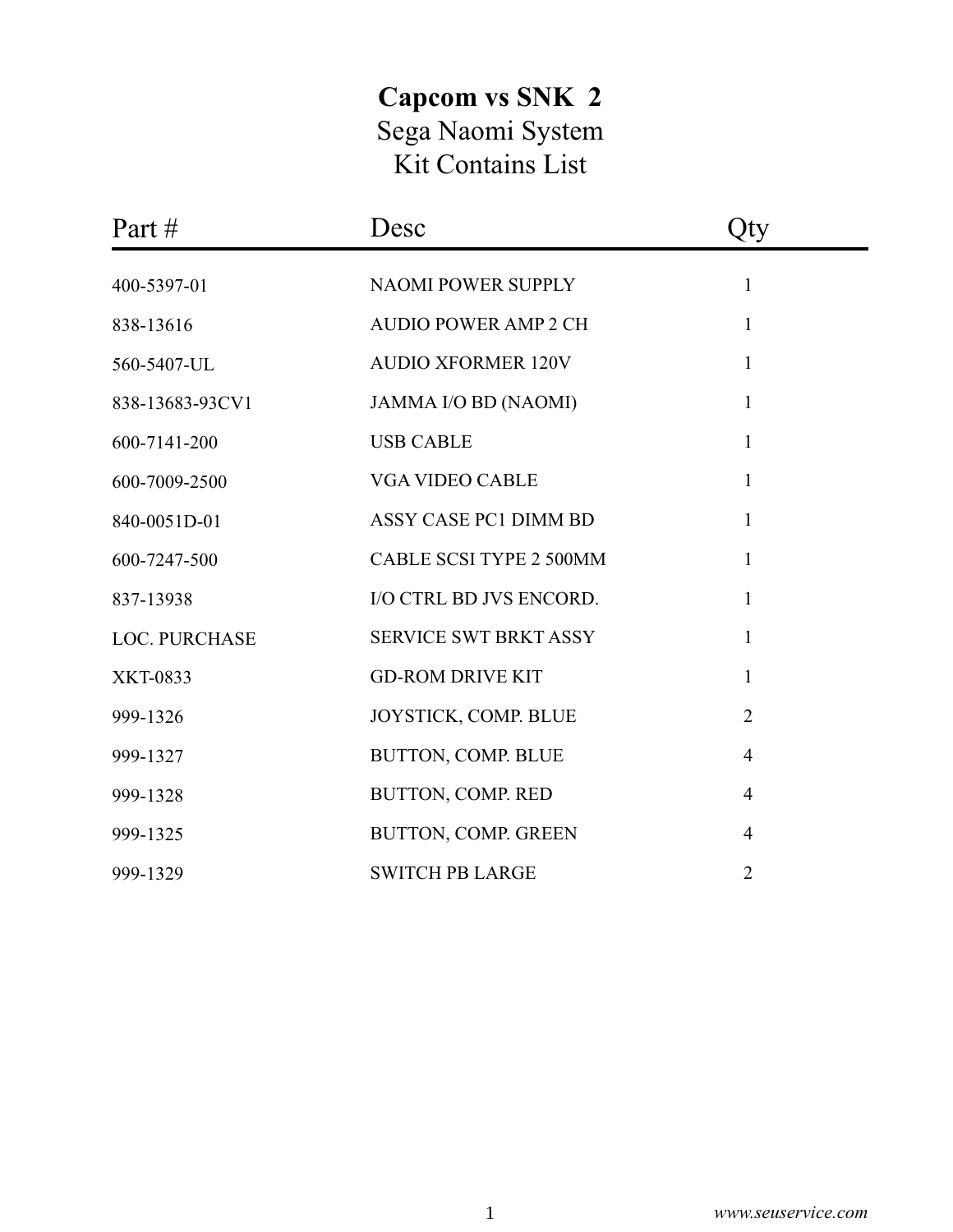## **Capcom vs SNK 2** Sega Naomi System Kit Contains List

| Desc<br>Part # |                                |                |  |
|----------------|--------------------------------|----------------|--|
| 999-1330       | <b>MARQUEE ART</b>             | 1              |  |
| 999-1331       | <b>INSTR. SHEET (PLAYER)</b>   | 1              |  |
| 999-1332       | <b>INSTR. SHEET #2 (CNTRL)</b> | 1              |  |
| 999-1333       | <b>SIDE ART</b>                | $\overline{2}$ |  |
| 999-1334       | <b>CTRL PNL OVERLAY</b>        |                |  |
| 999-1335       | DECAL BTTN (LIGHT)PNCH-RED     | $\overline{2}$ |  |
| 999-1336       | DECAL BTTN (MIDDLE)PNCH-GRN    | $\overline{2}$ |  |
| 999-1337       | DECAL BTTN (HEAVY)PNCH-BL      | $\overline{2}$ |  |
| 999-1338       | DECAL BTTN (LIGHT)KICK-RED     | 2              |  |
| 999-1339       | DECAL BTTN (MIDDLE)KICK-GRN    | $\overline{2}$ |  |
| 999-1340       | DECAL BTTN (HEAVY)KICK-BL      | 2              |  |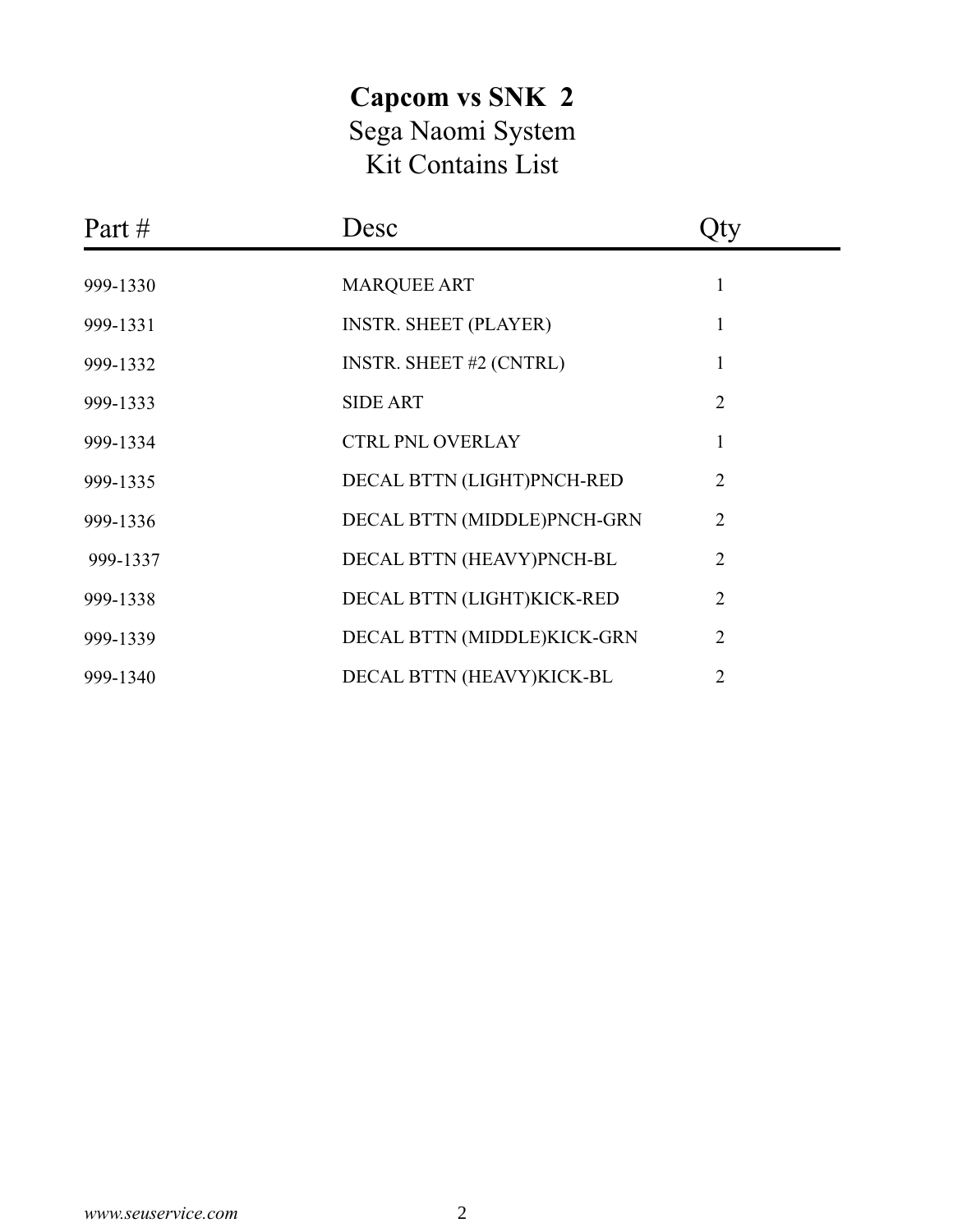## **DESIGNED RELATED PARTS**

#### MARQUEE ART

999-1330





### INSTR. SHEET #2 (CNTRL)

999-1332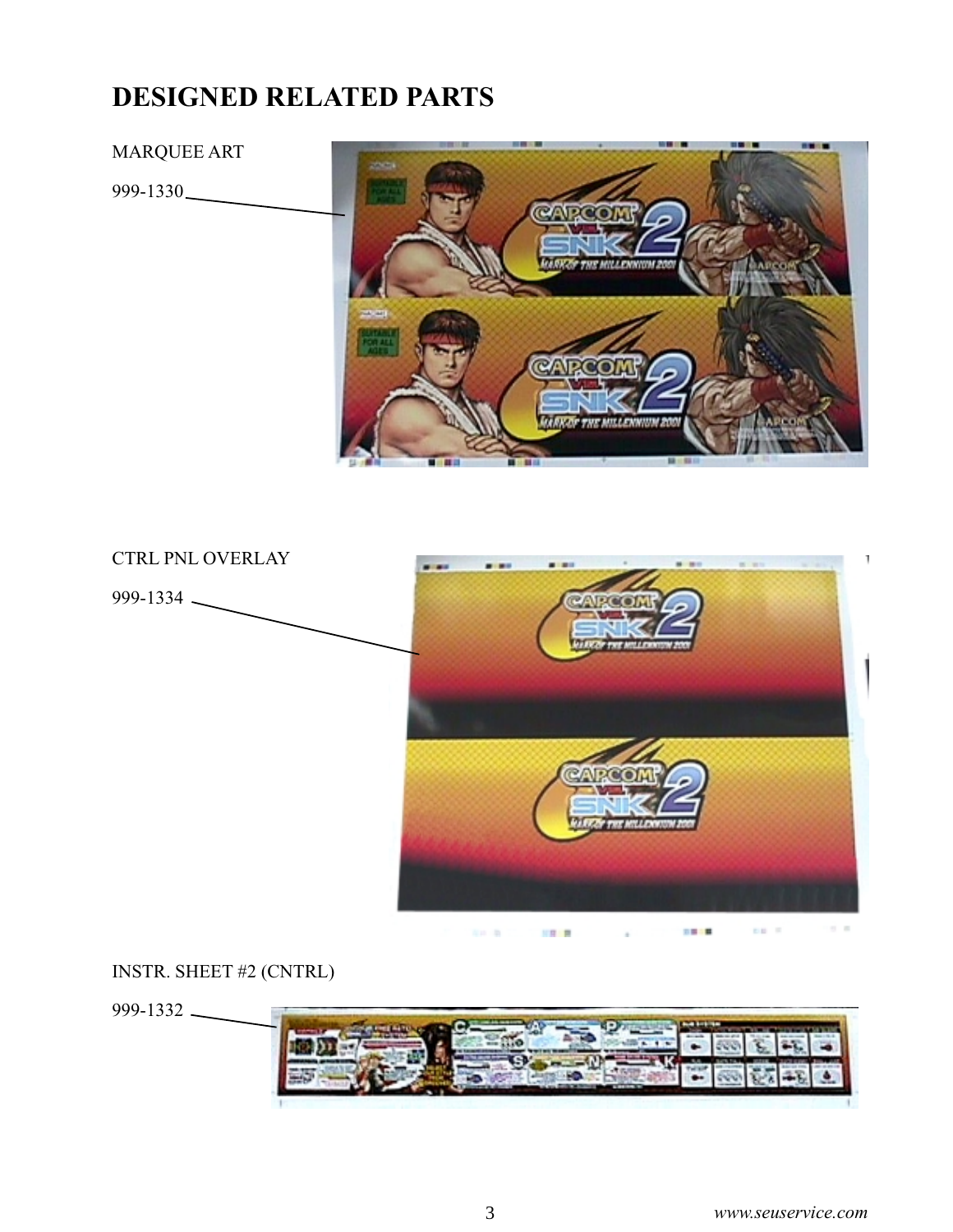

## INSTR. SHEET (PLAYER)



| DECAL BTTN (LIGHT)PNCH-RED[999-1335]   |                     |
|----------------------------------------|---------------------|
| DECAL BTTN (MIDDLE)PNCH-GRN[999-1336]~ |                     |
| DECAL BTTN (HEAVY)PNCH-BL[999-1337]-   |                     |
| DECAL BTTN (LIGHT)KICK-RED [999-1338]- | <b>NOT PICTURED</b> |
| DECAL BTTN (MIDDLE)KICK-GRN [999-1339] |                     |
| DECAL BTTN (HEAVY)KICK-BL [999-1340]   |                     |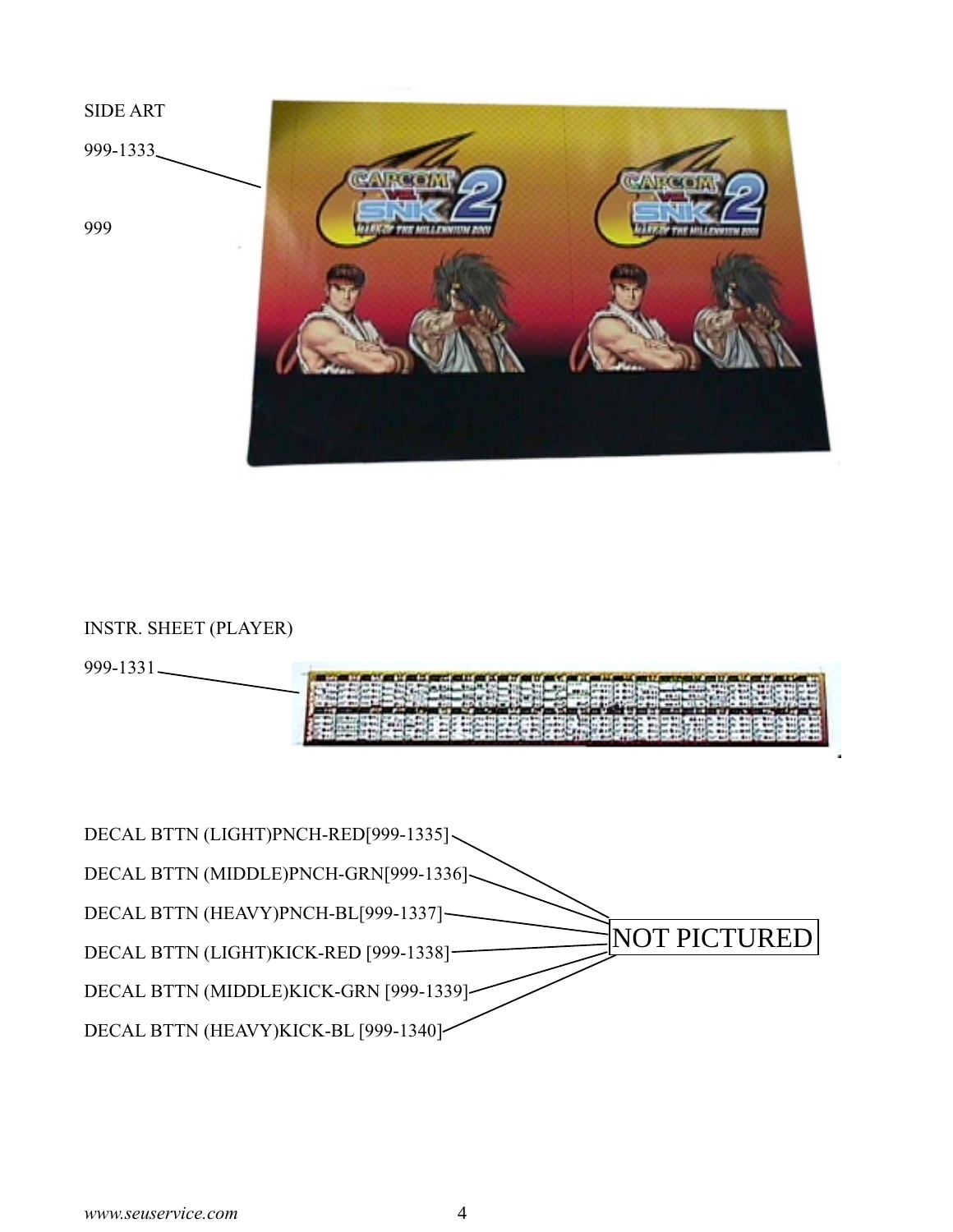Feb 9. 2000

## **SERVICE BULL**

*SEGA Service Department http://www.seuservice.com 45133 Industrial Drive Phone: 415.701.6580 Fremont, Ca. 94538 Fax: 415.701.6594*

# SPECIAL NOTICE FOR **ALL SEGA NAOMI KITS**

### **PROBLEM:**

The SEGA Naomi Game kits are actually 'JAMMA Dependent'. What this means exactly is they will only install into existing JAMMA Cabinets. If an operator tries to install these kits into a Non-JAMMA cabinet, they will first have to bring the wiring up to JAMMA Standards.

## **SOLUTION:**

- Step 1 Disconnect the games original DC Power Supply. You may only use the power supply provided with your kit. Be sure to set the voltages going to your Game BD to 5.1 and 3.3 volts DC to assure proper operation ( Measure on Square Connector at Game BD. Yellow = 5vdc / Brown = 3.3vdc / White = Gnd )
- Step 2 You MUST USE THE COIN METER SUPPLIED WITH YOUR KIT to assure proper Coin acceptance. A minimum 18 Gauge wire should be used from the Coin Meter 1 output line on your JAMMA Harness. The 5vdc ( Yellow ) wire found in the wiring bag of your kit MUST BE USED for the supply voltage to the meter.



Not following the directions provided herein may cause your game to malfunction. All electrical work should be performed by the site's Serviceman or Technician.

**WARNING!** 

- In order to prevent an electric shock and short circuit, be sure to turn power off before performing work or touching the interior parts of the product.
- Be careful so as not to damage wirings. Damaged wiring can cause an electric shock or short circuit accident.
- Do not touch places other than those specified. Touching places not specified can cause an electric shock or short circuit accident.

*If you have any questions please contact the SEGA Service Department at the numbers given above.*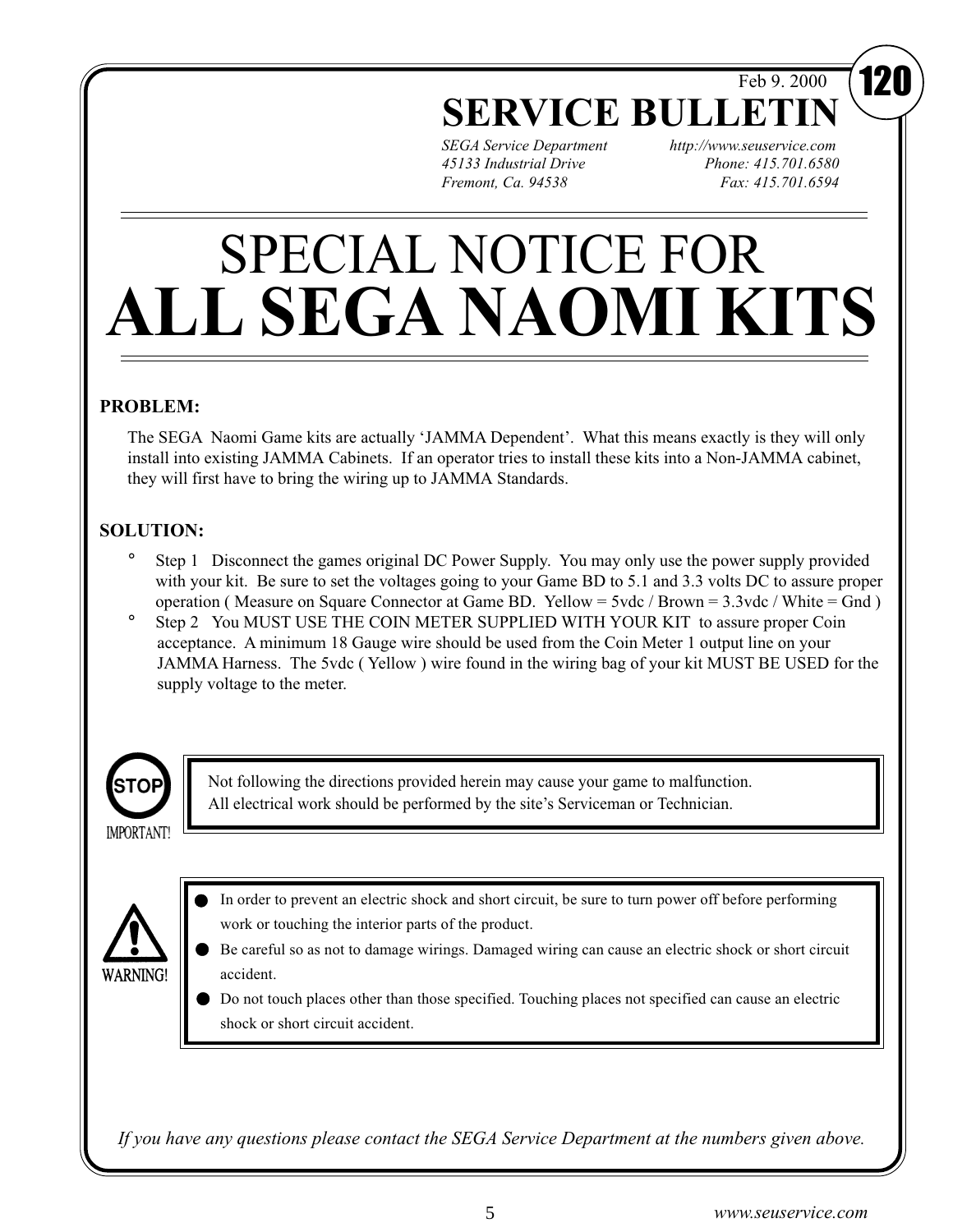## **INSTALLATION INSTRUCTIONS**

- 1) First. Remove all access panels from the game. Locate the original game Logic PCB's & Power Supply and remove from the Cabinet by first disconnecting all harnesses from the boards. (You need only to splice in the Main Power (110v AC) into the 3-Pin Connector (GRN/WHT/BLK).)
- 2) Remove all existing game harnesses (we suggest using New Jamma Harnesses (*NOT contained in the kit*) to ensure reliability).
- 3) Locate the most convenient and open area of the cabinet to mount the **Capcom vs. SNK2** Naomi System Assembly. Make sure this area is free and clear of all cable harnesses and grounds, cable clamps, etc.

Vacuum out or clean bottom of cabinet of dirt & miscellaneous parts (e.g. screws, loose coins / tokens, etc.).





Remove all exterior decals and repair any cabinet damage. Repaint cabinet if necessary. Remove the Monitor Plexi or if your game plexi has Silk-screened artwork, you will need to strip it off.

- 4) Connect the JAMMA Harnesses to the JVS-JAMMA Interface Boards. Separate the wires from each other (i.e. Control Panel, Video, Speaker, Power Supply). Run the various harnesses to the part of the cabinet they go to ensuring they are dressed properly & secured to the cabinet. Locate the Volume/ Speaker/Coin Meter Cable and connect to your existing **Switch Bracket** or use the new one included with the kit. **Note:** *If you are using a VGA Compatible Monitor you can run your VGA Cable directly to the monitor or connect it to your JVS JAMMA Interface for RGB Conversion to your JAMMA Cables.*
- 5) Remove Marquee from cabinet and cut to fit the new **Capcom vs. SNK 2** Marquee in place.

**REPLACE** old Joysticks & Buttons with the **NEW** ones supplied in Kit.



- 6) First remove all Joystick and Button assemblies from the Control Panel. Remove Lexan and Control Panel Overlay. Proceed to clean surface of the Control Panel by removing all adhesive and dirt. Fill in or plug up existing button holes to set up a blank work area for your new controls.
- 7) Install the new Control Panel Overlay by carefully peeling off the paper backing and laying down on the panel. Smooth it out, starting in the center and working your way to the edges (removing all of the trapped air pockets). If necessary, cut the edges of the overlay excess and fold under panel.
- 8) Cut out the button and Joystick Holes. Install Joystick and buttons from kit into the Control Panel and tighten down. Connect all game harness wires to switches and buttons.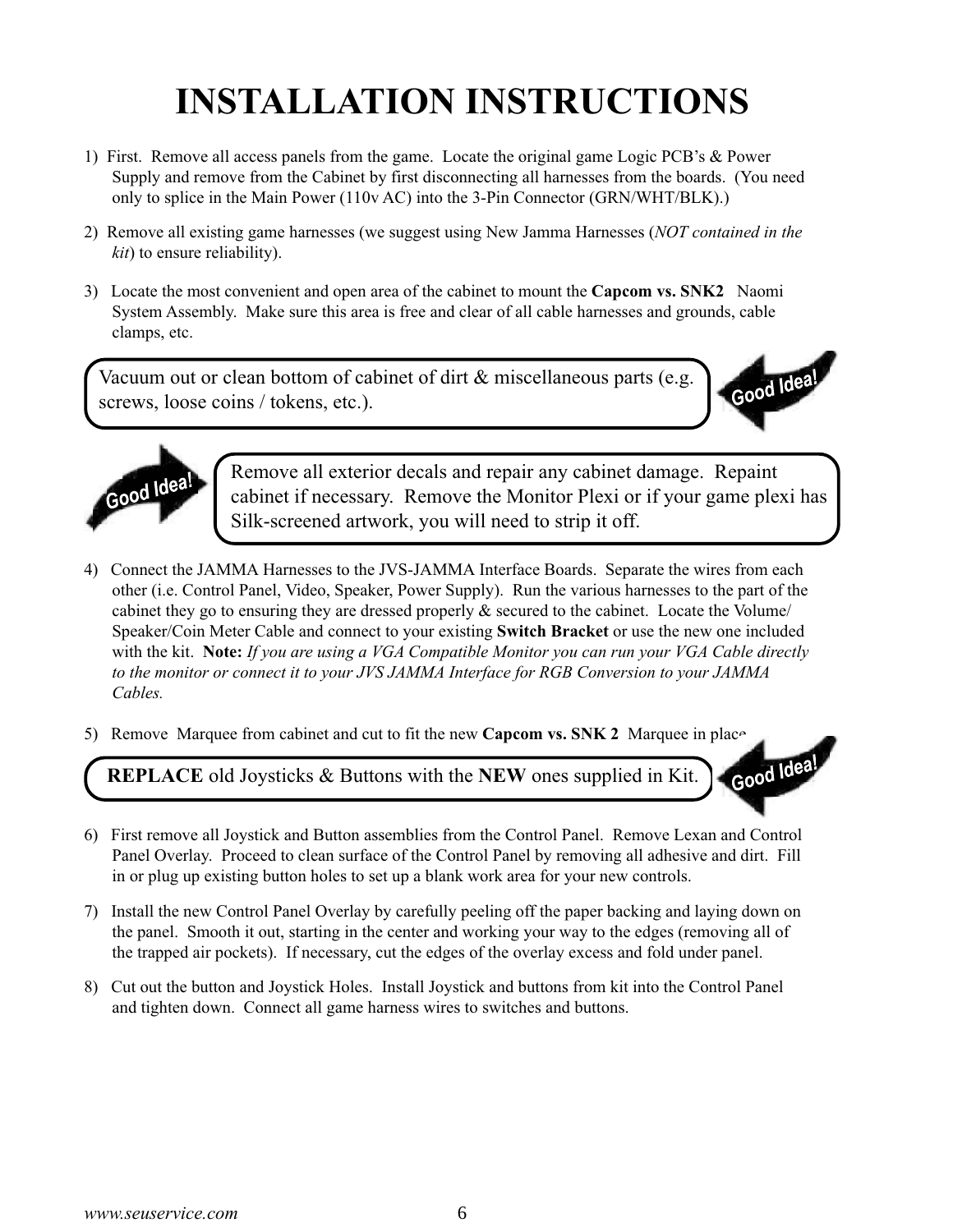## **INSTALLATION INSTRUCTIONS**

9) Proceed to place new decals on the sides of the cabinet. Locate a new monitor bezel, if needed, and replace glass, if required (due scratches). Install Instruction Placard to the back of the Monitor Glass.

**NOTE:** As a precaution, disconnect the JAMMA Harness from the I/O Boards and turn power on. With a Multi-Meter, measure the 5v and 3.3v. Adjust if necessary to 5.15v DCand 3.3vDC. Measure the +12 to ensure the wires and voltages are in the correct position. Turn power off. Plug in the JAMMA Harness once again to the I/O Boards. The Attract Mode should appear on the screen.

Adjust the **SIZE**, **CONTRAST**, **BRIGHTNESS**, and **COLORS** on the Monitor for optimum appearance. Adjust **VERTICAL/HORIZONTAL** Hold to get a stable picture, if required.





Enter **DIAGNOSTICS** and adjust the Volume Level, test all Buttons & Joystick for proper operation & wiring. Adjust Pricing. Coin-Up and test out a game to ensure proper play functions are as they should be.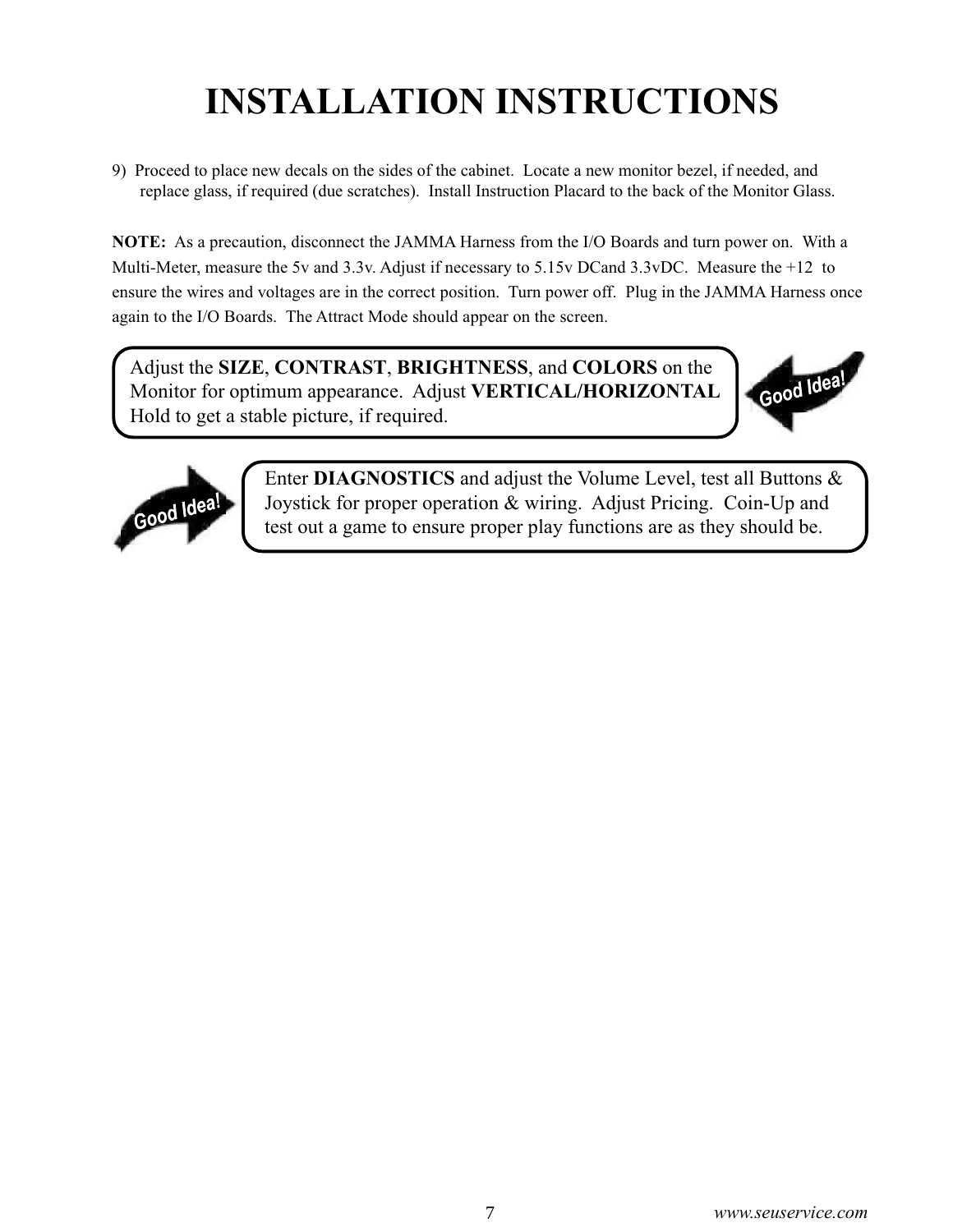## **Sega Naomi System Switch Bracket and Speaker Installation Diagrams (Figure 3)**

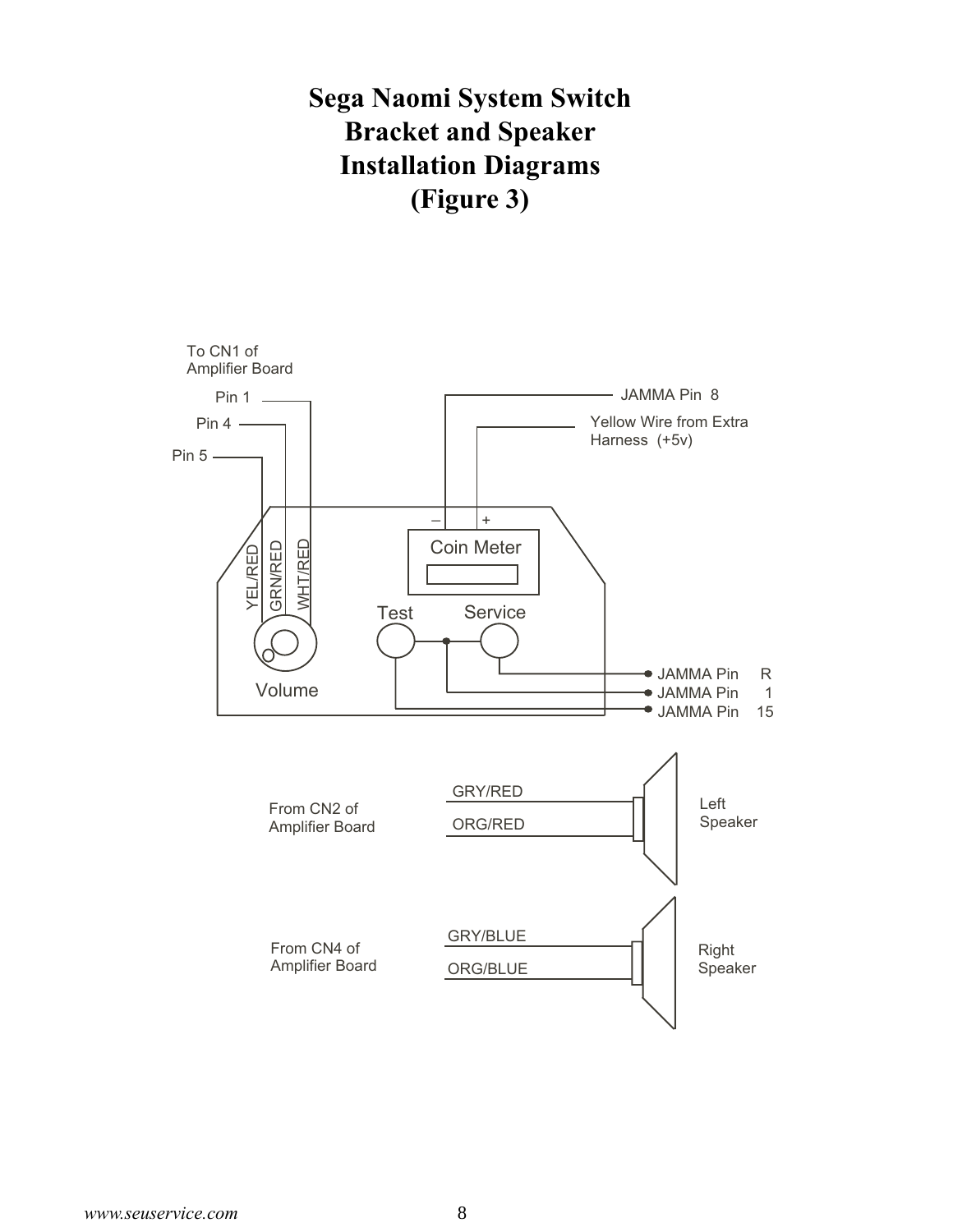## **Sega Naomi System JAMMA Harness Wiring (JAMMA I/O BD) (Figure 4)**

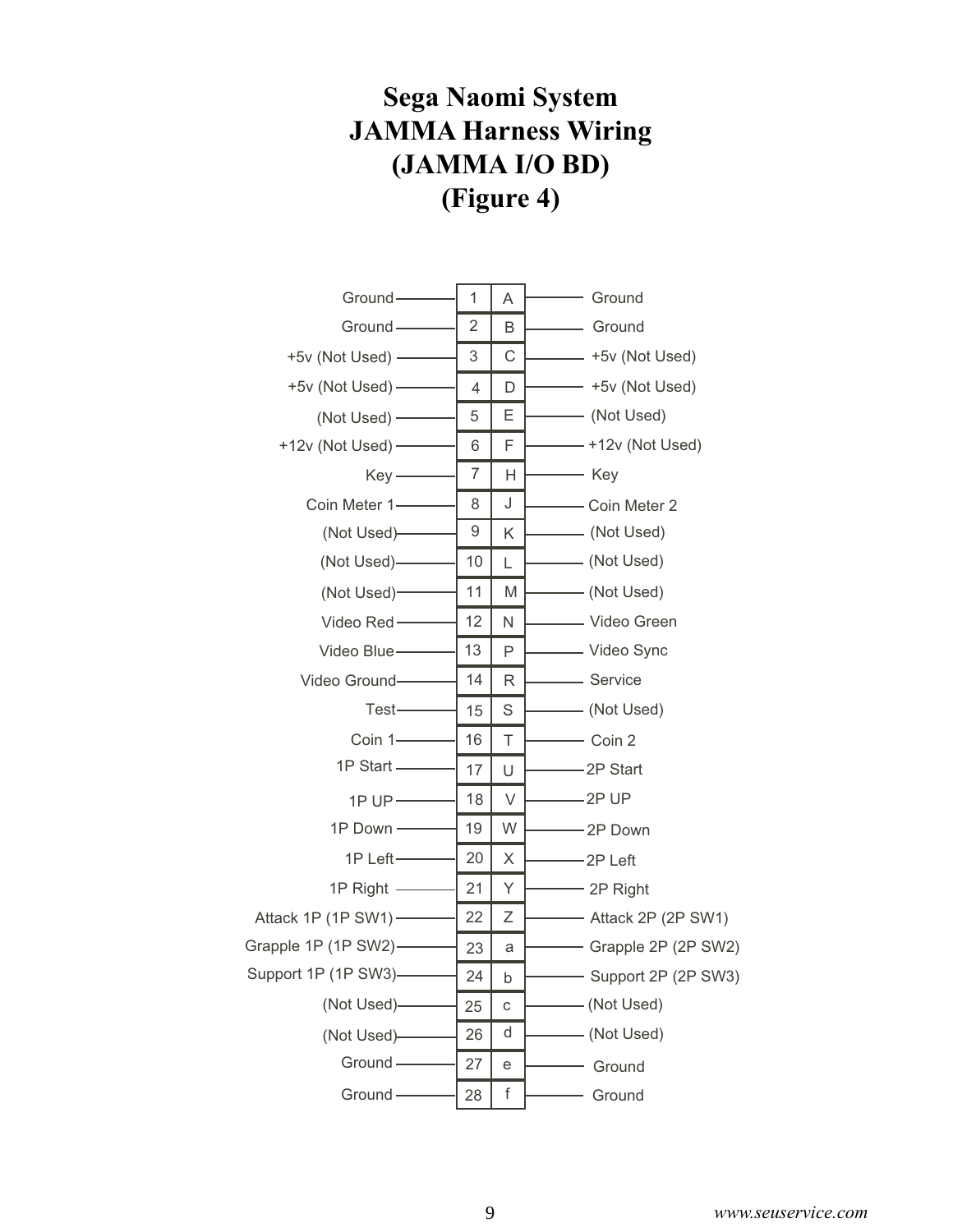## Sega Naomi System Filter Board Information Connector Description etc.

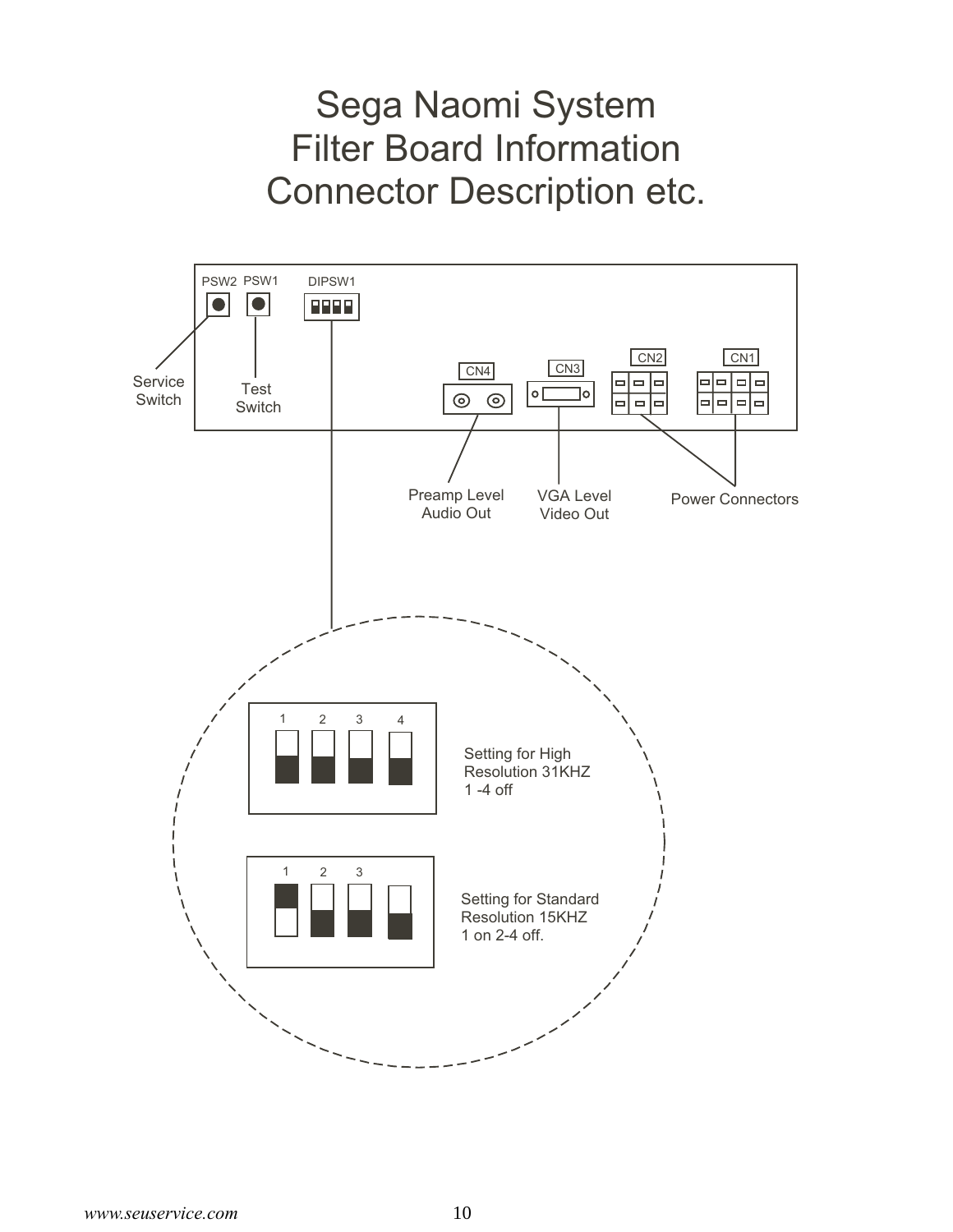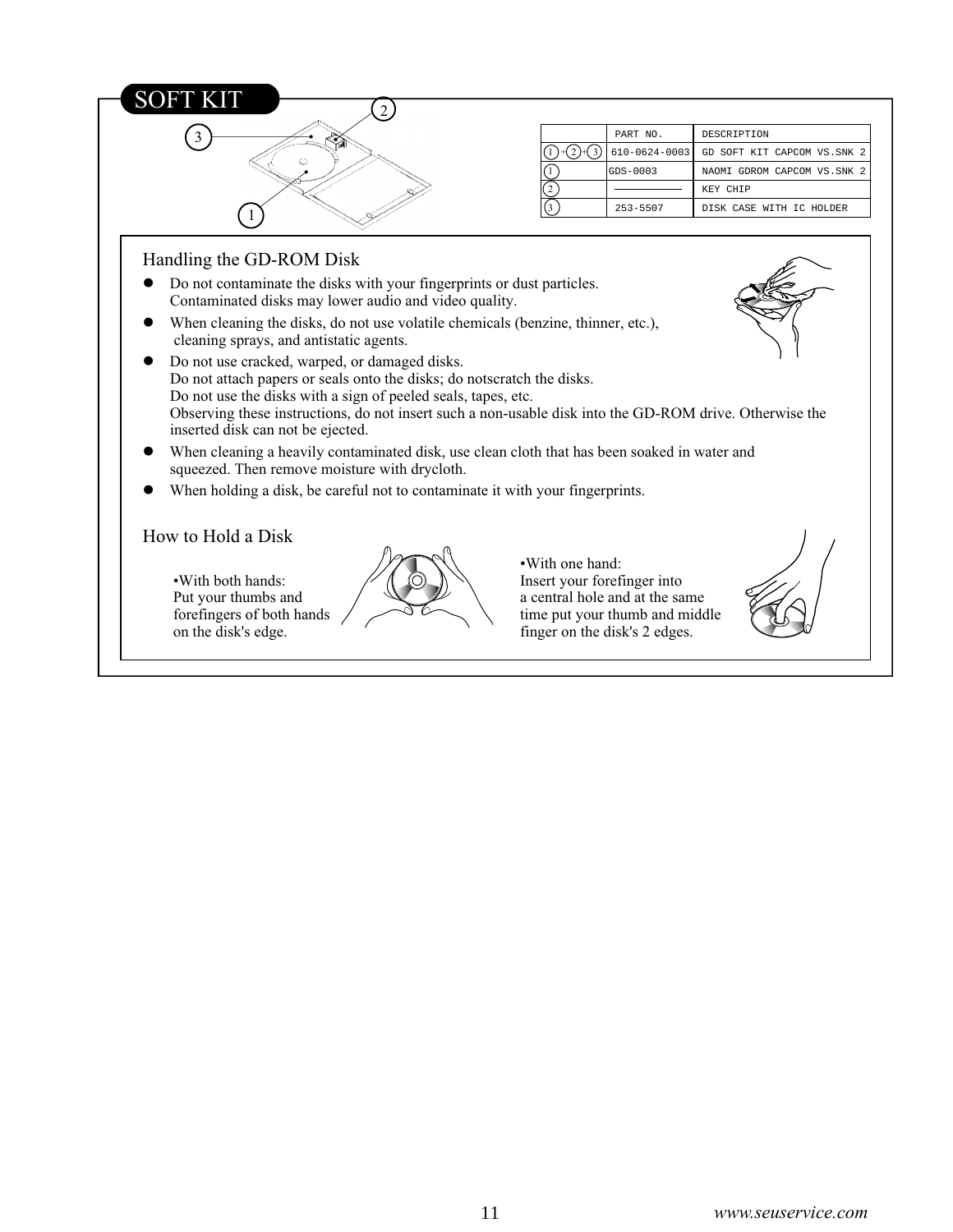## **NAOMI**

©CAPCOM CO., LTD. 2001 ALL RIGHTS RESERVED. ©SNK 2001

# **MANUAL**

## **WARNING**

U.S.A. version of this game is for the North American countries only.

Europe version of this game is for the European countrie; only.

Sales, export, or operation outside these countries may l construed as copyright and trademark infringement and is strictly prohibited.

Violators are subject to severe penalties and will be pro

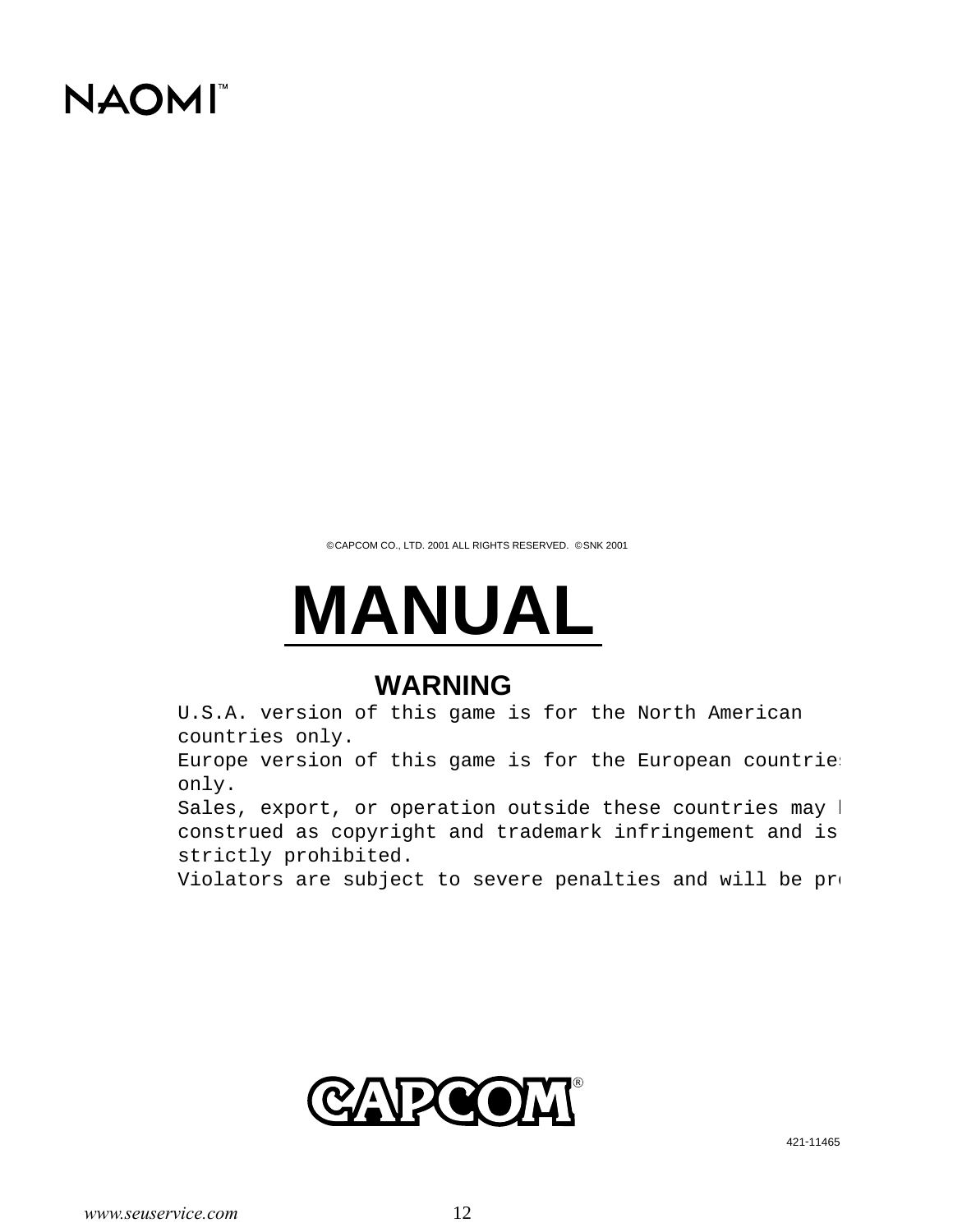## CAUTION

For your safety, please read and abide by the following instructions when handling the P.C. board.

- Make sure the power is off before installing the board or changing N the settings of the board.
- Do not damage the wiring cables.
- Do not disassemble the case.
- Do not touch the board, connectors or the harness with wet hands.

Please keep the following instructions to keep the P.C. board in good condition.

- Do not block the ventilation slots.
- Do not keep the board in extremely cold/hot places.
- Do not drop or bump the board.
- Do not spill any liquids on the case.
- Do not disassemble the case.
- Always keep the connectors clean.
- $\bullet$  Do not disconnect the connectors, cables, or the harness while the power is on.

## **CARCOH**

Disassembling the case or removing the sticker may cause the termination of your repair warranty. No desarme la caja. Si la caja est· desarmada o hay evidencia de que lo ha estado, se deneger·n las reparaciones. Ne pas dÈmonter la boÓte. Au cas o˘ il apparaÓt que cette boÓte a ÈtÈ dÈmontÈe, votre demande de rÈparation sera refusÈe. Das Geh‰use nicht ˆffnen. Falls das Geh‰use geˆffnet wurde oder falls ersichtlich ist, dafl es geˆffnet wurde, wird die Reparatur verweigert. Non smontare la scatola involucro. In caso sia stata smontata, o sia evidente che ciÚ Ë avvenuto, la riparazione sar‡ rifiutata請客戶切勿私自拆卸本產品之機身/外殼。 若有拆卸或拆卸迹象之疑時,敝社概不負責維修。 케이스는 절대로 분해하지 마십시오. 만약 케이스를 분해하거나 분해한 흔적이 있는 제품에 대해서는 수리 불가합니다.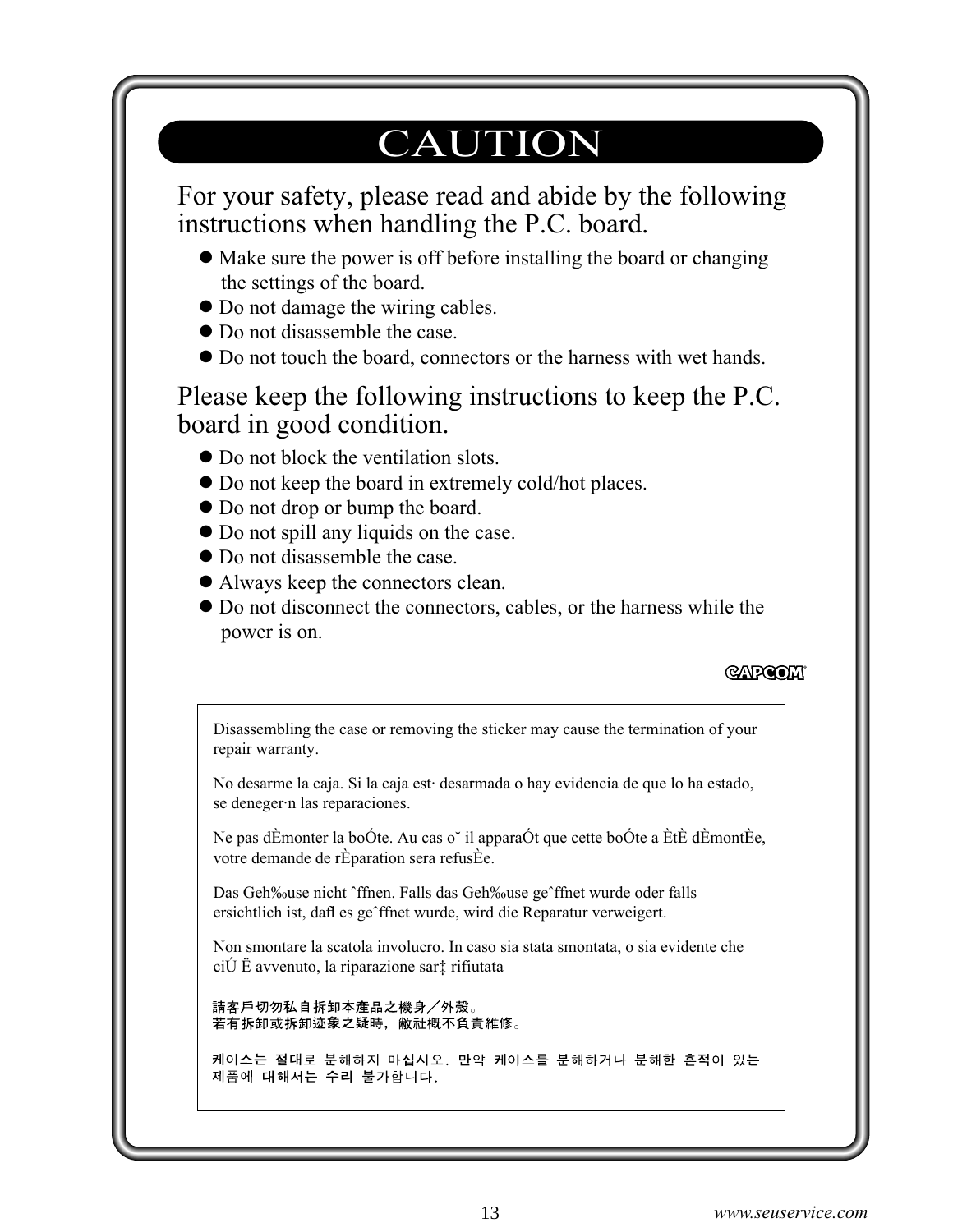## CONTROL PANEL LAYOUT



### CRT MONITOR

Either 15k or 31k horizontal monitor can be used. Locate the DIP switch 1 on the connector side of NAOMI board.

Turn it ON for 15k monitor. Turn it OFF for 31k monitor.

(Default is set to ON)

\* Please refer to page 17 "CAPCOM VS. SNK 2 SETTING TIPS" for 31k monitors.

**DIPSW** 

15k monitor 31k monitor

**DIPSW** 

#### SOLDER SIDE | COMPONENT SIDE JAMMA CONNECTOR GND **GND**  $+5V$  $+5V$ N.C.  $+12V$ N.C. (COIN LOCK OUT 2)  $SP(-)$ N.C. VIDEO GREEN VIDEO SYNC SERVICE SW N.C. COIN SW 2 START SW 2 2P UP 2P DOWN 2P LEFT 2P RIGHT 2P SHOT 1 2P SHOT 2 (2P Light Punch) 2P SHOT 3 (2P Heavy Punch) 2P SHOT 4 (2P Light Kick) 2P SHOT 5 (2P Middle Kick) GND GND A B C D E F H J K L M N P R S T U V W X Y Z a b c d e f 1 2 3 4 5 6 7 8 9 10 11 12 13 14 15 16 17 18 19 20 21 22 23 24 25 26 27 28 **GND GND**  $+5V$  $+5V$ N.C.  $+12V$ COIN COUNTER 1 (COIN LOCK OUT 1)  $SP(+)$ N.C. VIDEO RED VIDEO BLUE VIDEO GND TEST SW COIN SW 1 START SW 1 1P UP 1P DOWN 1P LEFT 1P RIGHT 1P SHOT 1 1P SHOT 2 (1P Light Punch) 1P SHOT 3 (1P Heavy Punch) 1P SHOT 4 (1P Light Kick) 1P SHOT 5 (1P Middle Kick) GND **GND** (2P Middle Punch) (1P Middle Punch)

PARTS NAME

CR7E-56DA-3.96E : (HIROSE) OR 1168-056-009: (KEL)

JAMMA CONNECTOR

|                | <b>I/O BOARD CN3</b> |
|----------------|----------------------|
| 1              | $+5v$                |
| $\overline{2}$ | $+5v$                |
| $\overline{3}$ | N.C.                 |
| $\overline{4}$ | SHOT 6 (1PW SW6)     |
| 5              | (1P SW7) NOT USED    |
| 6              | (1P SW8) NOT USED    |
| 7              | N.C.                 |
| 8              | SHOT 6 (2PW SW6)     |
| 9              | (2P SW7) NOT USED    |
| 10             | (2P SW8) NOT USED    |
| 11             | N.C.                 |
| 12             | N.C.                 |
| 13             | GND                  |
| 14             | GND)                 |



 \* Must be set for proper operation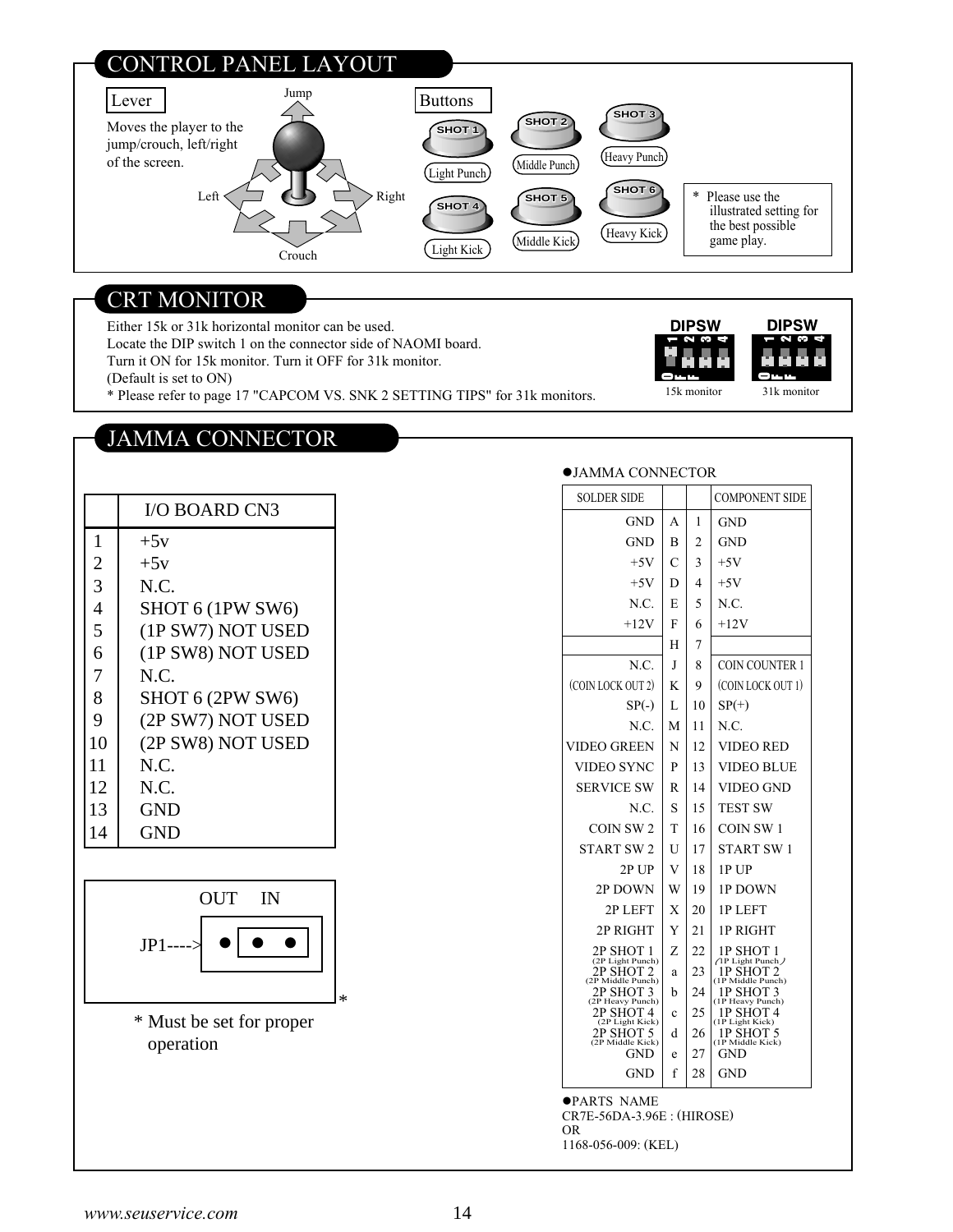## HOW TO ENTER THE TEST MODE

Press the Test Button inside the cabinet and the "NAOMI SYSTEM MENU" will appear on the screen.

Press the Service Button to move the "g " cursor and press the Test Button to enter various test modes. (For the details on "NAOMI SYSTEM MENU", please refer to "NAOMI SERVICE MANUAL".)

To enter the GAME TEST MODE, move the "g " cursor to GAME TEST MODE in the NAOMI SYSTEM MENU and press the Test Button.

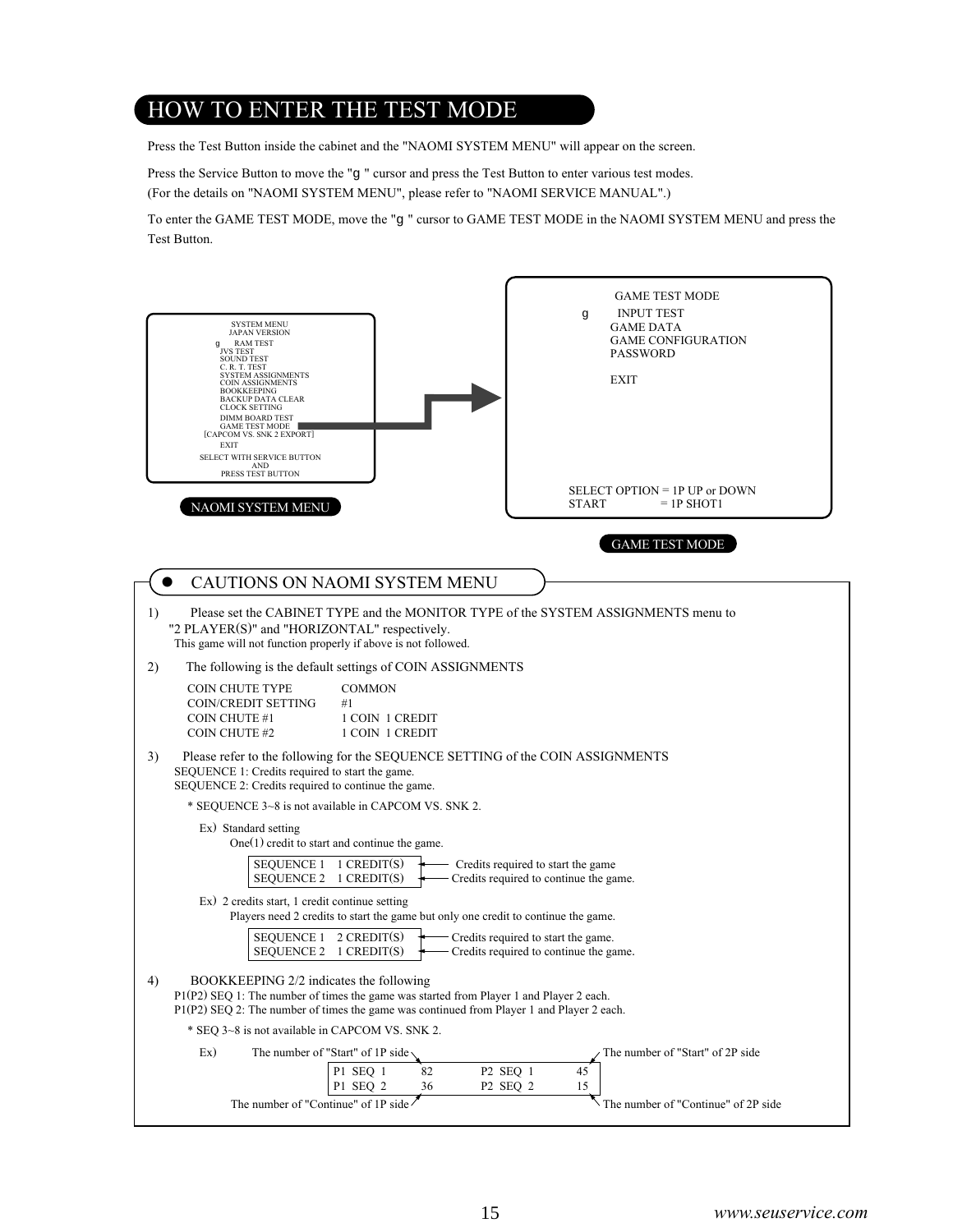## GAME TEST MODE

On this screen, you can test "input signal" of the lever/buttons and can also set the game's difficulty. Your setting will be saved in the backup RAM.





## GAME TEST MODE

#### • INPUT TEST

Tests the "input signal" of the lever and the buttons. When the "input signal" is detected, the number changes from "0" to "1".

\* Inside INPUT TEST, you can test up to two Service Buttons. In case your cabinet has only one Service Button, please make sure if the 1P Service Button functions properly.

(Please note however, on certain cabinets, it is possible the number changes to "1" on both 1P and 2P side.)

• GAME DATA

Shows the earning-related data. Please use the info to determine the best coin settings for your arcade.

• GAME CONFIGURATION

Sets the game play settings such as difficulty, number of rounds, timer, etc.

#### • PASSWORD

Enter the password to unlock the hidden features in the game.

• EXIT Returns to NAOMI SYSTEM MENU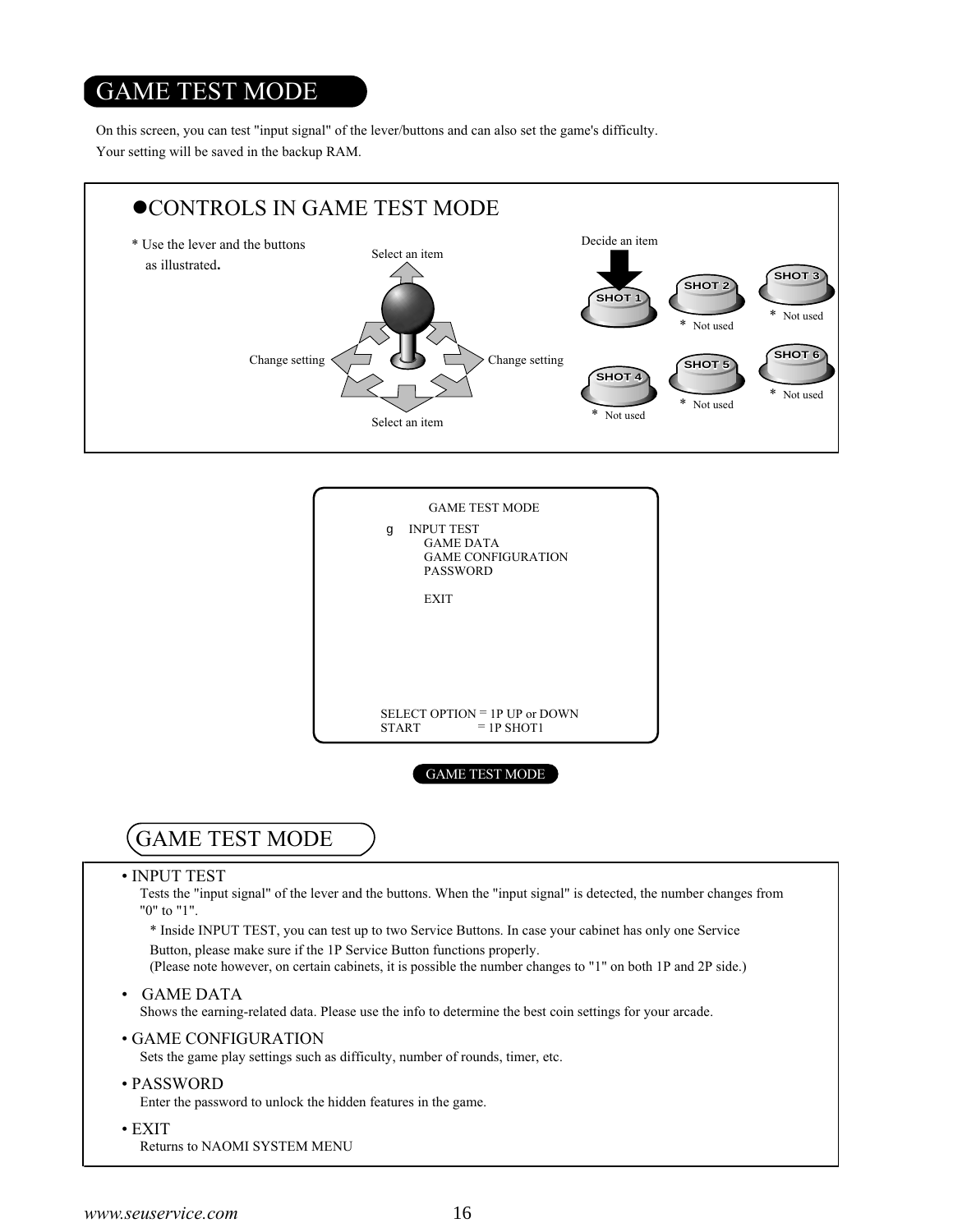| <b>INPUT TEST</b><br><b>GAME DATA</b><br><b>GAME CONFIGURATION</b><br>q<br><b>PASSWORD</b><br><b>EXIT</b>                                                                                                                                                             | <b>CONTINUE</b><br>0 <sub>N</sub><br>EASY /*2****HARD<br>LOW [*2****HIGH<br><b>DIFFICULTY</b><br>DAMAGE LEVEL<br>SLOW / *2***HIGH<br><b>TIMER SPEED</b><br>SLOW[**3***HIGH<br><b>GAME SPEED</b><br><b>EVENT</b><br><b>OFF</b><br>0N<br>JOIN-IN |
|-----------------------------------------------------------------------------------------------------------------------------------------------------------------------------------------------------------------------------------------------------------------------|------------------------------------------------------------------------------------------------------------------------------------------------------------------------------------------------------------------------------------------------|
|                                                                                                                                                                                                                                                                       | <b>DEFAULT</b><br><b>SAVE &amp; EXIT</b>                                                                                                                                                                                                       |
| SELECT OPTION = 1P UP or DOWN<br><b>START</b><br>$=$ 1P SHOT1                                                                                                                                                                                                         | SELECT OPTION $=$ 1P UP or DOWN<br>MODIFY SETTING $=$ 1P LEFT or RIGHT                                                                                                                                                                         |
| <b>GAME TEST MODE</b><br><b>DECIDE WITH</b><br>SHOT <sub>1</sub>                                                                                                                                                                                                      | $=$ 1P SHOT1 or SHOT2<br><b>GAME CONFIGURATION</b>                                                                                                                                                                                             |
| <b>GAME CONFIGURATION</b>                                                                                                                                                                                                                                             |                                                                                                                                                                                                                                                |
| • SOUND MODE                                                                                                                                                                                                                                                          | Please set this item to "STEREO" for normal operations. Setting to "MONAURAL" will make your sound output monaural.                                                                                                                            |
| • DEMO SOUND HALF<br>Plays the attract mode demo sound at half volume.<br>ON:<br>OFF: Plays the attract mode demo sound at regular volume.                                                                                                                            |                                                                                                                                                                                                                                                |
| • CONTINUE<br>Set this "ON" to enable the "CONTINUE" feature.<br>Set this "OFF" to disable the "CONTINUE" feature.                                                                                                                                                    |                                                                                                                                                                                                                                                |
| • DIFFICULTY<br>Sets the game's difficulty level. There are 8 levels in total.<br>As the number increases, the game gets more difficult.                                                                                                                              |                                                                                                                                                                                                                                                |
| • DAMAGE LEVEL<br>Sets the attacking power. There are 4 levels in total.<br>As the number increases, the attacking power increases. (Thus the average play time gets shorter.)                                                                                        |                                                                                                                                                                                                                                                |
| • TIMER SPEED<br>Sets the timer speed. There are 4 levels in total.<br>As the number increases, the time elapses quicker.                                                                                                                                             |                                                                                                                                                                                                                                                |
| • GAME SPEED<br>Sets the game speed. 5 levels are available.<br>As the number gets higher, the game speed increases.                                                                                                                                                  |                                                                                                                                                                                                                                                |
| $\cdot$ EVENT<br>Use this function for events/tournaments. If set to "ON", only 1 credit is required for 2 players "VS." game.<br>However, the game will be over for both players regardless of the game result.<br>Please set this to "OFF" for standard operations. |                                                                                                                                                                                                                                                |
| $\bullet$ JOIN-IN<br>Used to turn on and off the JOIN-IN feature. Please set to ON for standard operations.<br>If you wish the game setting to be played by 1 player only (advisable for beginners), set to OFF.                                                      |                                                                                                                                                                                                                                                |
| • DEFAULT<br>Resets all the settings to the factory defaults. (Initialise)<br>reset to the following factory defaults.                                                                                                                                                | Not only the GAME CONFIGURATION but also the settings in NAOMI SYSTEM MENU(COIN ASSIGNMENTS, etc.) will be                                                                                                                                     |
| <b>ADVERTISE SOUND</b><br>: ON<br>: HORIZONTAL<br><b>MONITOR TYPE</b><br><b>COIN CHUTE TYPE</b><br>: COMMON<br>COIN/CREDIT SETTING : #1 (1 coin 1 credit: Asia version)                                                                                               |                                                                                                                                                                                                                                                |
| <b>SEQUENCE SETTING</b><br>$\therefore$ SEQ1=1 (1 credit to start)<br>$SEQ2=1$ (1 credit to continue)                                                                                                                                                                 | #12 (2 coins 1 credit: European version)                                                                                                                                                                                                       |
| For more details regarding the NAOMI SYSTEM MENU, please refer to the "NAOMI SERVICE MANUAL."<br>· SAVE & EXIT                                                                                                                                                        |                                                                                                                                                                                                                                                |

Saves your GAME CONFIGURATION and COIN/SYSTEM ASSIGNMENTS and returns to the GAME TEST MODE. (It takes approximately 2 seconds to save the settings. Please do not turn off the power while saving.)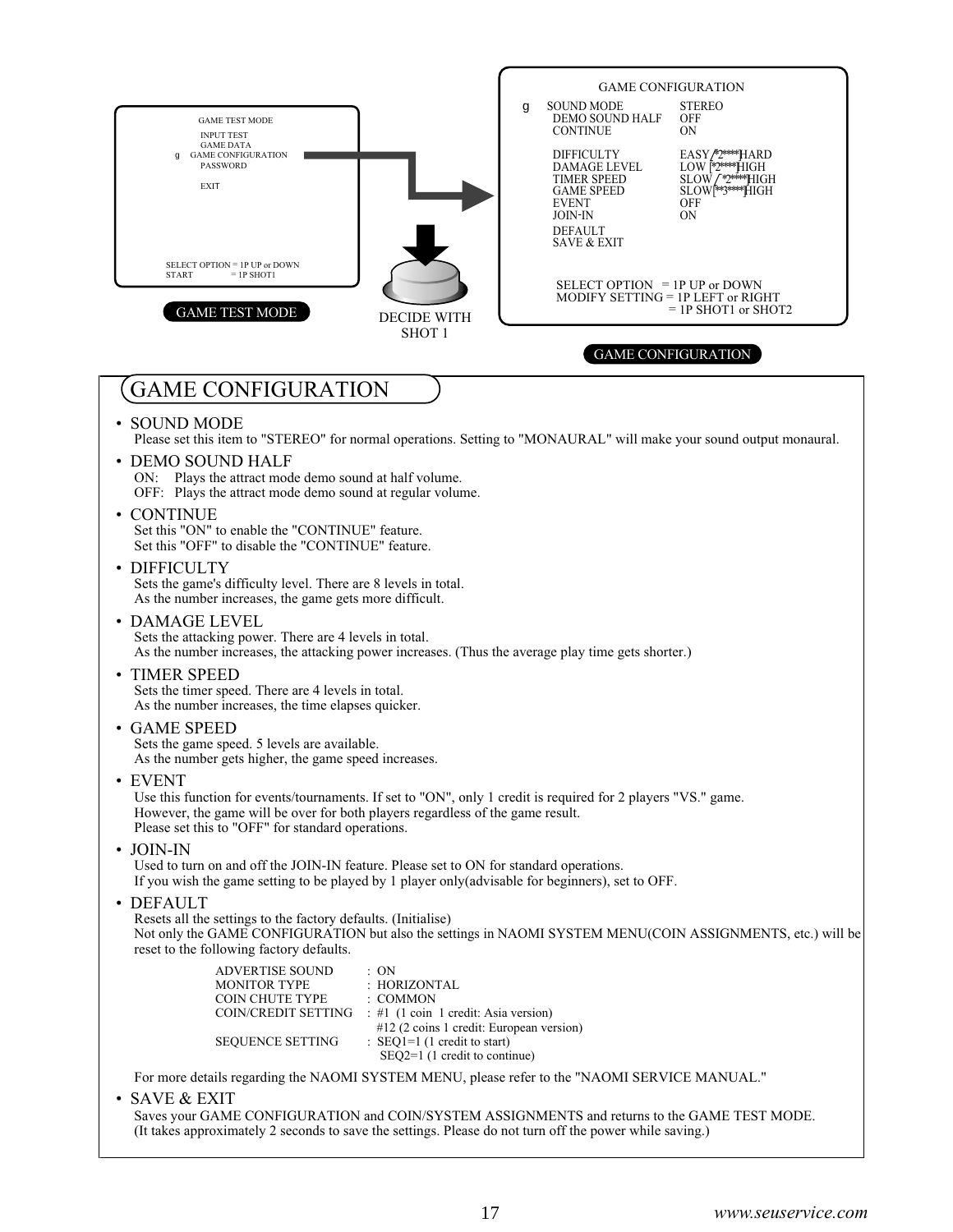| <b>MONAURAL</b><br><b>STEREO</b><br><b>SOUND MODE</b><br><b>ON</b><br><b>OFF</b><br><b>DEMO SOUND HALF</b> |
|------------------------------------------------------------------------------------------------------------|
|                                                                                                            |
|                                                                                                            |
| ON<br><b>OFF</b><br><b>CONTINUE</b>                                                                        |
| <b>DIFFICULTY</b><br>1 EASY<br>2<br>3<br>4                                                                 |
| 8 HARD<br>5<br>6<br>7                                                                                      |
| 4 HIGH<br><b>DAMAGE LEVEL</b><br>1 LOW<br>2<br>3                                                           |
| <b>TIMER SPEED</b><br>1 SLOW<br>4 HIGH<br>3<br>2                                                           |
| <b>GAME SPEED</b><br>1 SLOW<br>2<br>3<br>5 HIGH<br>4                                                       |
| <b>ON</b><br><b>OFF</b><br><b>EVENT</b>                                                                    |
| <b>OFF</b><br>ON<br><b>JOIN-IN</b>                                                                         |

## GAME CONFIGURATION OPTIONS

\* DEMO SOUND HALF setting is available only when ADVERTISE SOUND is set to ON.

ADVERTISE SOUND setting can be found under the SYSTEM ASSIGNMENTS menu of the NAOMI SYSTEM MENU.

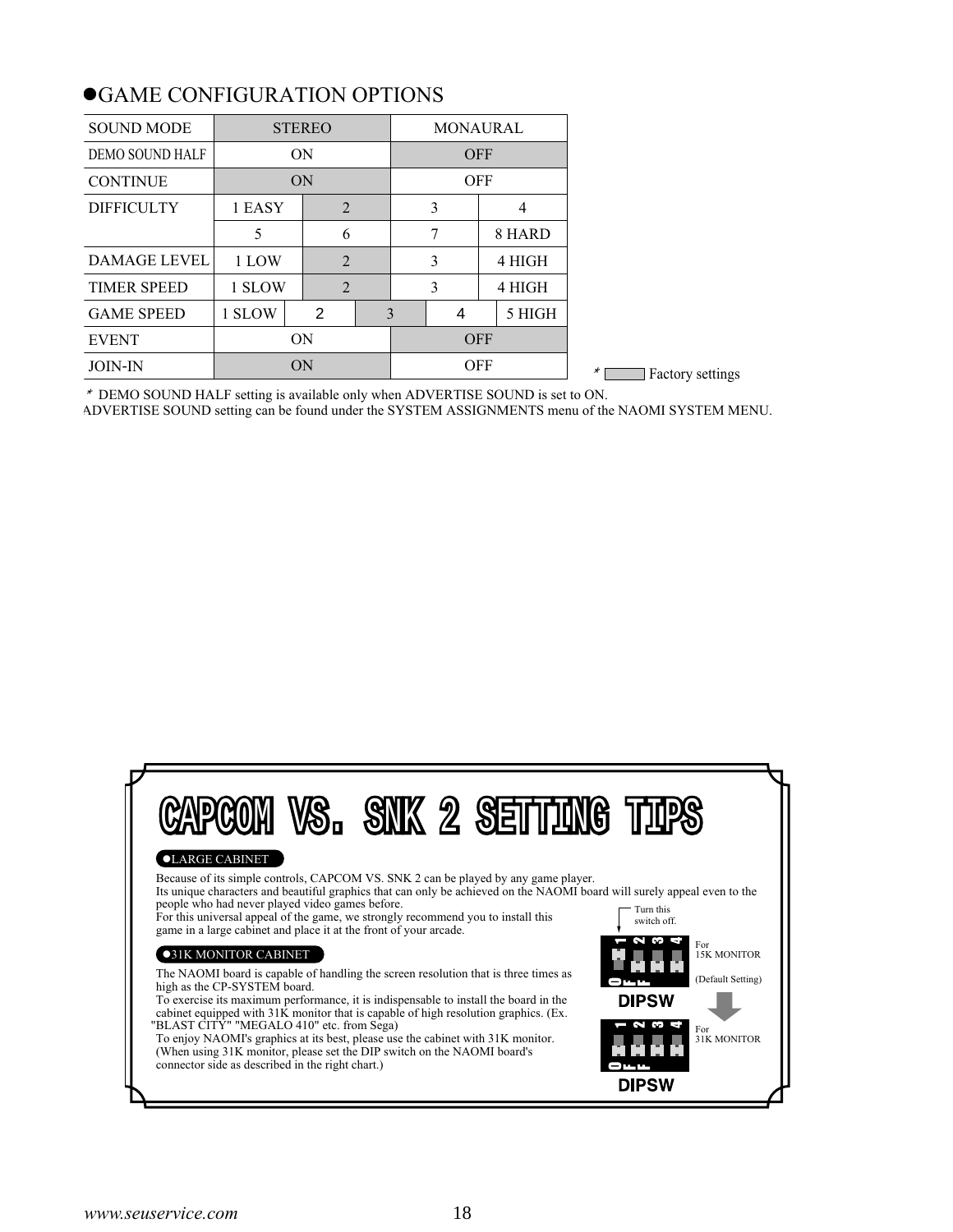According to your DIMM BD type, attach the correct sticker as follows.



| PART NO.     | <b>DESCRIPTION</b>                            |
|--------------|-----------------------------------------------|
| 840-0001F    | ASSY CASE NAO DIMM BD COM                     |
|              | <b>KEY CHIP</b>                               |
| 840-0084B-01 | DIMM BD NAO CP <sub>vs</sub> SNK <sub>2</sub> |



| PART NO.     | <b>DESCRIPTION</b>             |
|--------------|--------------------------------|
| 840-0004F    | ASSY CASE NAO DIMM BD COM RTOS |
|              | <b>KEY CHIP</b>                |
| 840-0084B-02 | RT DIMM BD NAO CPvsSNK2        |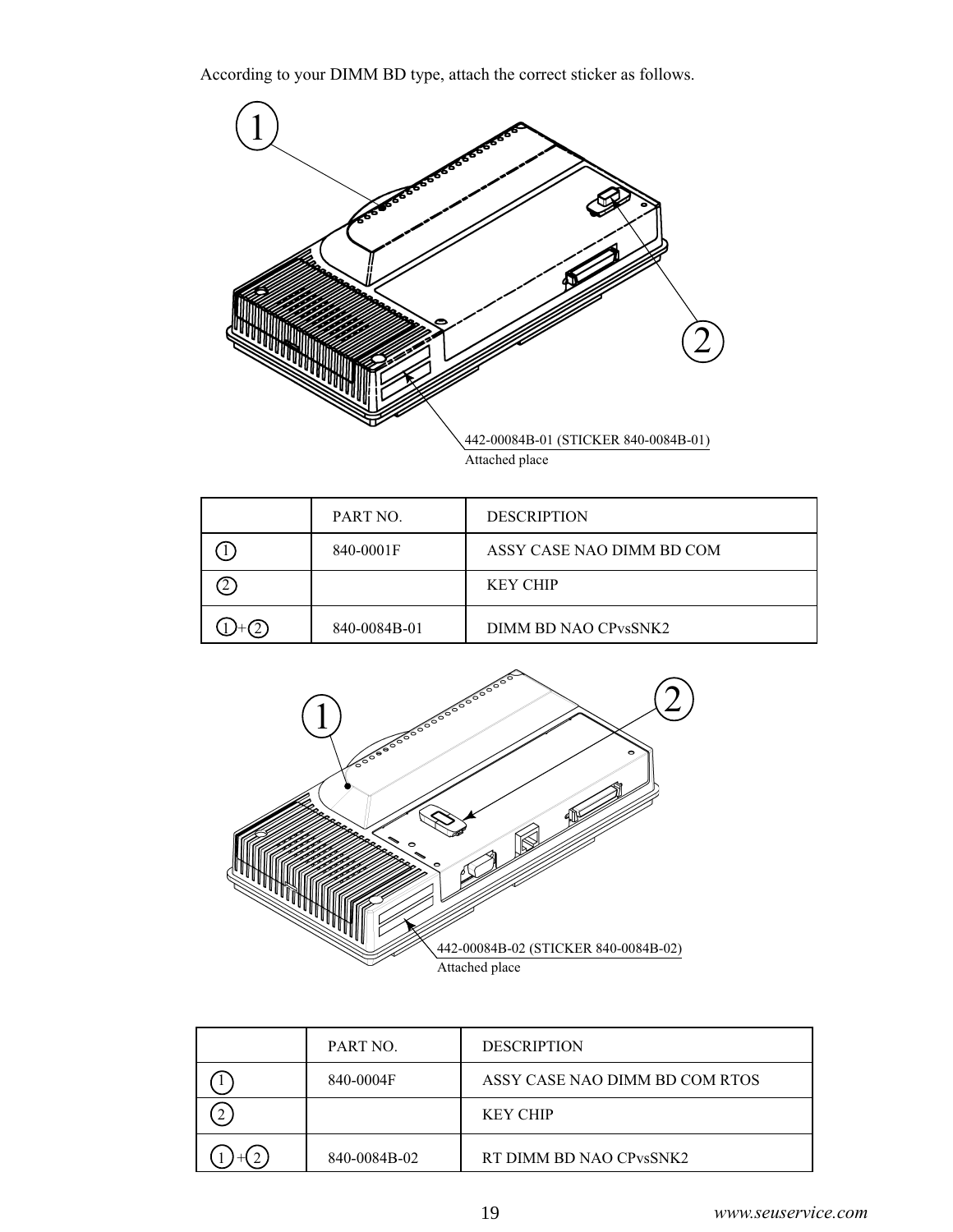## **SOFT KIT**



#### Handling the GD-ROM Disc

- Do not contaminate the discs with your fingerprints or dust particles. Contaminated discs may lower audio and video quality.
- When cleaning the discs, do not use volatile chemicals (benzine, thinner, etc.), cleaning sprays, and antistatic agents.
- Do not use cracked, warped, or damaged discs. Do not attach papers or seals onto the discs; do not scratch the discs.



Use clean cloth to wipe the disc gently and into a radial direction.

Do not use the discs with a sign of peeled seals, tapes, etc.

Observing these instructions, do not insert such a non-usable disc into the GD-ROM drive. Otherwise the inserted disc can not be ejected.

- When cleaning a heavily contaminated disc, use clean cloth that has been soaked in water and squeezed. Then remove moisture with dry cloth.
- When holding a disc, be careful not to contaminate it with your fingerprints.

#### How to Hold a Disc

With both hands:

Put your thumbs and forefingers of both hands on the disc's 4 circumference tips.



With one hand:

Insert your forefinger into a central hole and at the same time put your thumb and middle finger on the disc's 2 circumference tips.



How to Handle the Key Chip

- The key chip is a precision device. Handle it carefully because it may be damaged by heat, shock, and static electricity.
- Use the key chip with the GD-ROM disc of the corresponding game that has been shipped together with the key chip.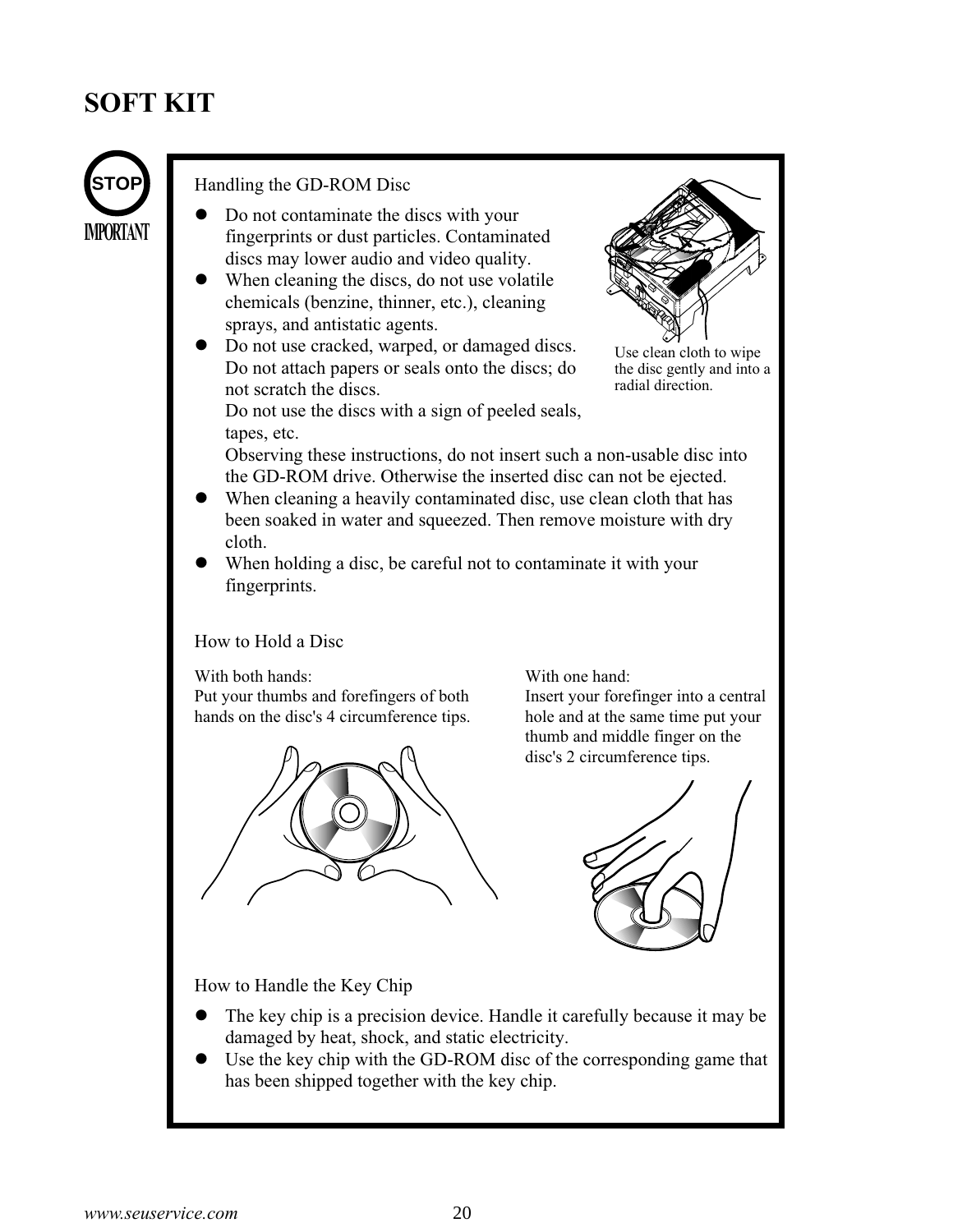

When you order the GD-ROM disc only, please mention the Part No. 610-0625-\*\*\*\*.

|                         | PART NO.      | <b>DESCRIPTION</b>                 |
|-------------------------|---------------|------------------------------------|
| $(1) + (2) + (3) + (4)$ | 610-0630-0008 | <b>GD SOFT KIT CPVSSNK2 ENG</b>    |
|                         |               | <b>NAOMI GDROM CPVSSNK2</b>        |
|                         |               | <b>KEY CHIP</b>                    |
| 3)                      | 420-6620-01   | <b>SERVICE MANUAL CPvsSNK2 ENG</b> |
| 4)                      | 253-5507      | DISC CASE WITH IC HOLDER           |
|                         | 610-0625-0015 | <b>GD SOFT CPvsSNK2</b>            |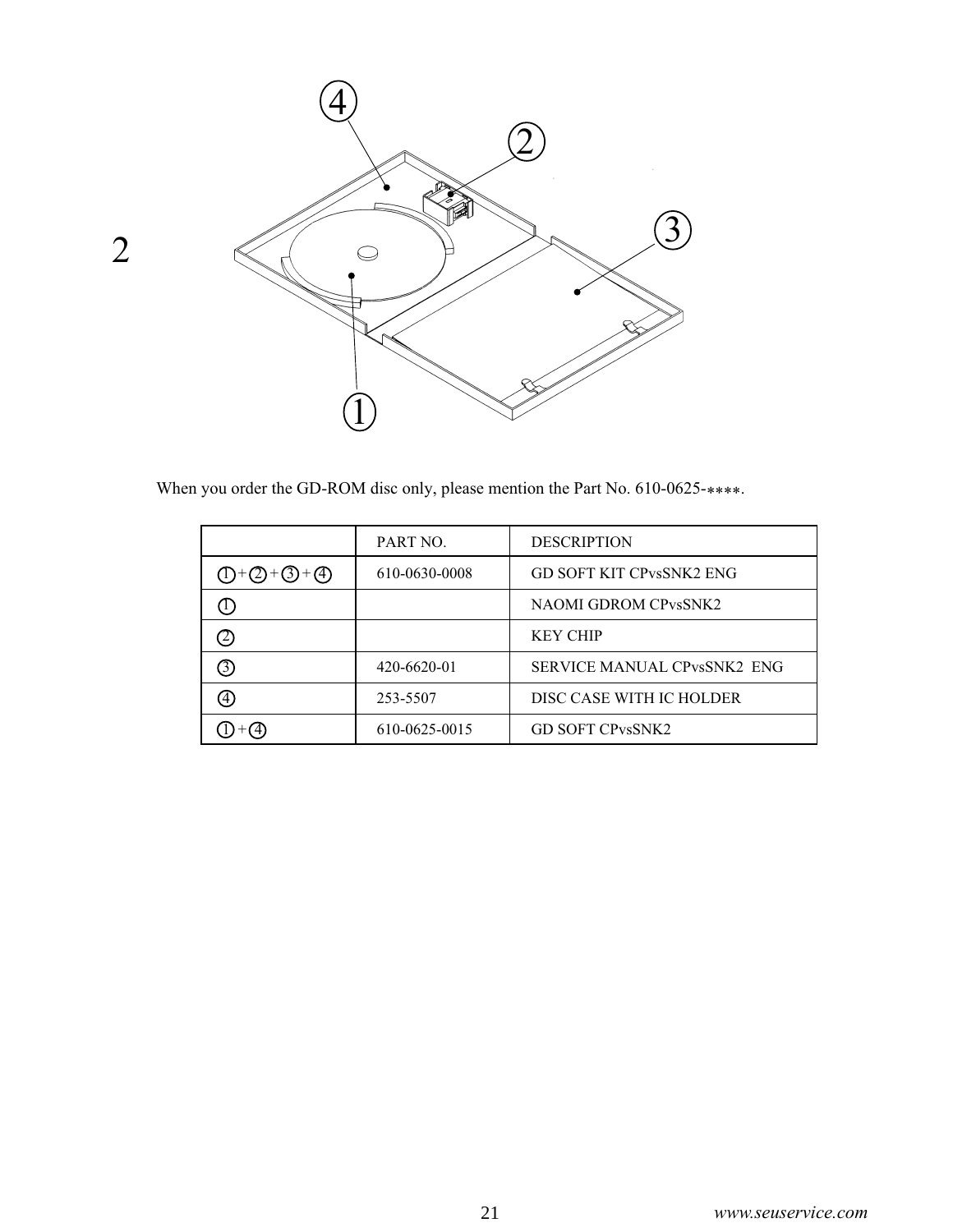## **GAME BOARD**



- Do not expose the Game Board so as to avoid causing an accident or malfunctioning.
- Static electricity discharge can damage electronic parts on the IC Board. Before starting work by opening the Shield Case Lid, be sure to touch grounded metallic surfaces to discharge physically charged static electricity.
- When replacing the Game Board, refer to the CVT Manual and Instruction Manual.



|                                             | PART NO.                                                     | <b>DESCRIPTION</b>                                                                                                                            |                                         |
|---------------------------------------------|--------------------------------------------------------------|-----------------------------------------------------------------------------------------------------------------------------------------------|-----------------------------------------|
| ASSY CASE $(1)+(2)$                         | 840-0084D-01<br>840-0084D-02<br>840-0084D-03<br>840-0084D-04 | ASSY CASE NAO CPvsSNK2 USA<br>ASSY CASE NAO CP <sub>vs</sub> SNK <sub>2</sub> EXP<br>ASSY CASE NAO CPvsSNK2 KOR<br>ASSY CASE NAO CPvsSNK2 AUS | :USA<br>:OTHERS<br>:KOREA<br>:AUSTRALIA |
| <b>ASSY CASE NAOMI</b><br><b>MAIN BOARD</b> | 840-0001A-01<br>840-0001A-02<br>840-0001A-03<br>840-0001A-04 | ASSY CASE NAOMI MAIN BD USA<br>ASSY CASE NAOMI MAIN BD EXP<br>ASSY CASE NAOMI MAIN BD KOR<br>ASSY CASE NAOMI MAIN BD AUS                      | :USA<br>:OTHERS<br>:KOREA<br>:AUSTRALIA |
| <b>ROM CASE</b>                             | 840-0084C                                                    | ROM CASE NAO CP <sub>vs</sub> SNK <sub>2</sub>                                                                                                |                                         |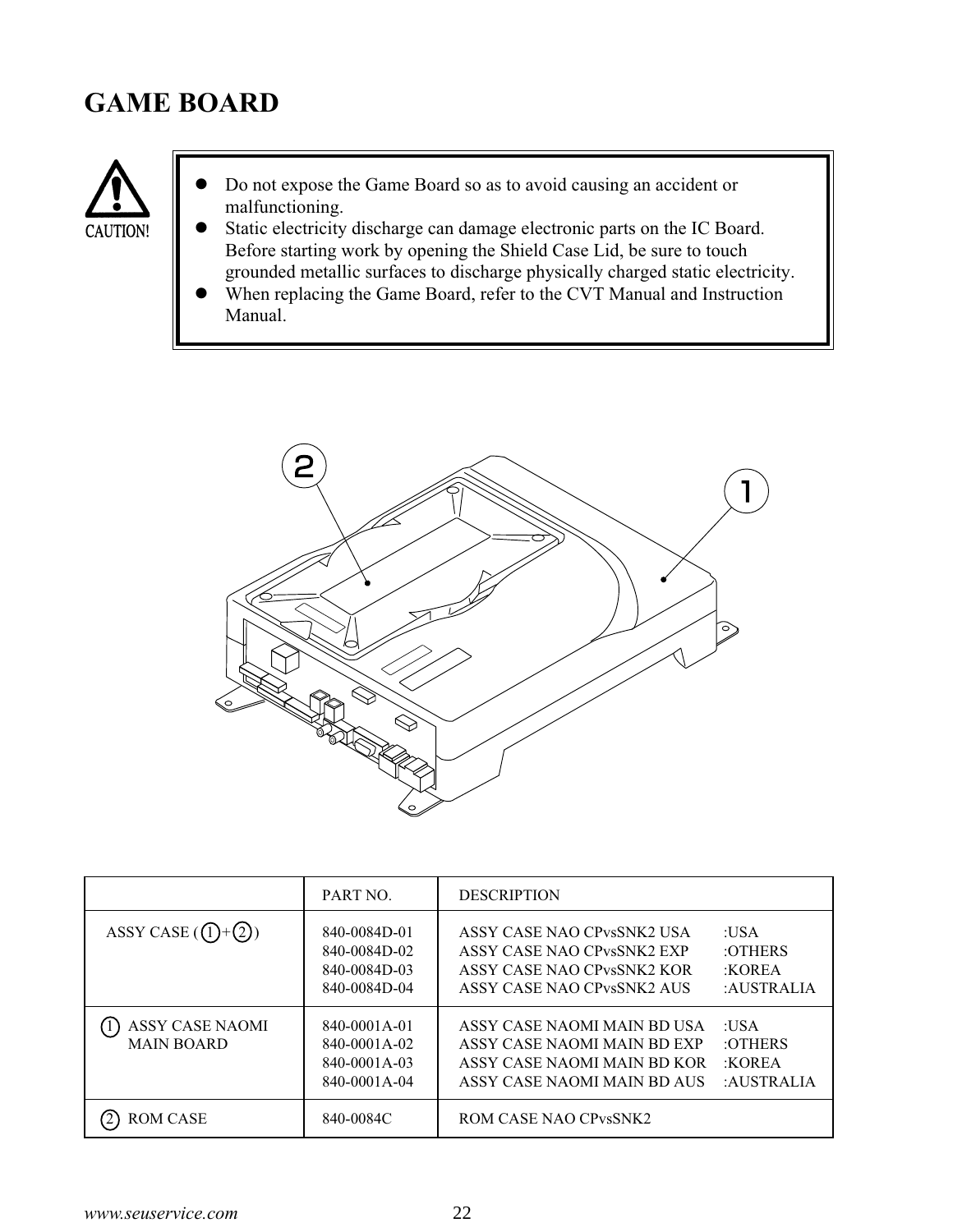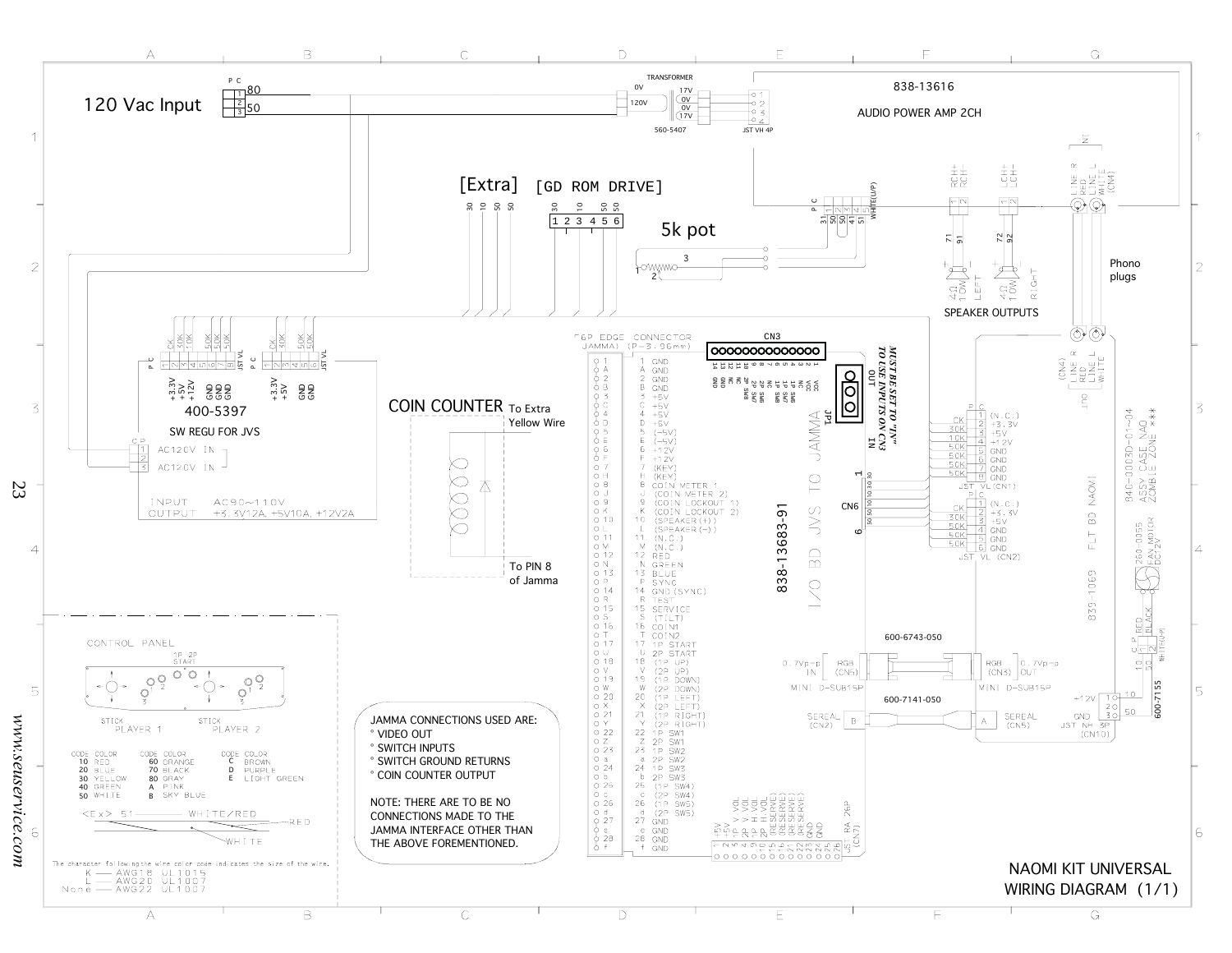## **Warranty**

Your new Sega Product is covered for a period of 90 days from the date of shipment. This certifies that the Printed Circuit Boards, Power Supplies and Monitor are to be free of defects in workmanship or materials under normal operating conditions. This also certifies that all Interactive Control Assemblies are to be free from defects in workmanship and materials under normal operating conditions. No other product in this machine is hereby covered.

Sellers sole liability in the event a warranted part described above fails shall be, at its option, to replace or repair the defective part during the warranty period. For Warranty claims, contact your Sega Distributor.

Should the Seller determine, by inspection that the product was caused by Accident, Misuse, Neglect, Alteration, Improper Repair, Installation or Testing, the warranty offered will be null and void.

Under no circumstances is the Seller responsible for any loss of profits, loss of use, or other damages.

This shall be the exclusive written Warranty of the original purchaser expressed in lieu of all other warranties expressed or implied. Under no circumstance shall it extend beyond the period of time listed above.